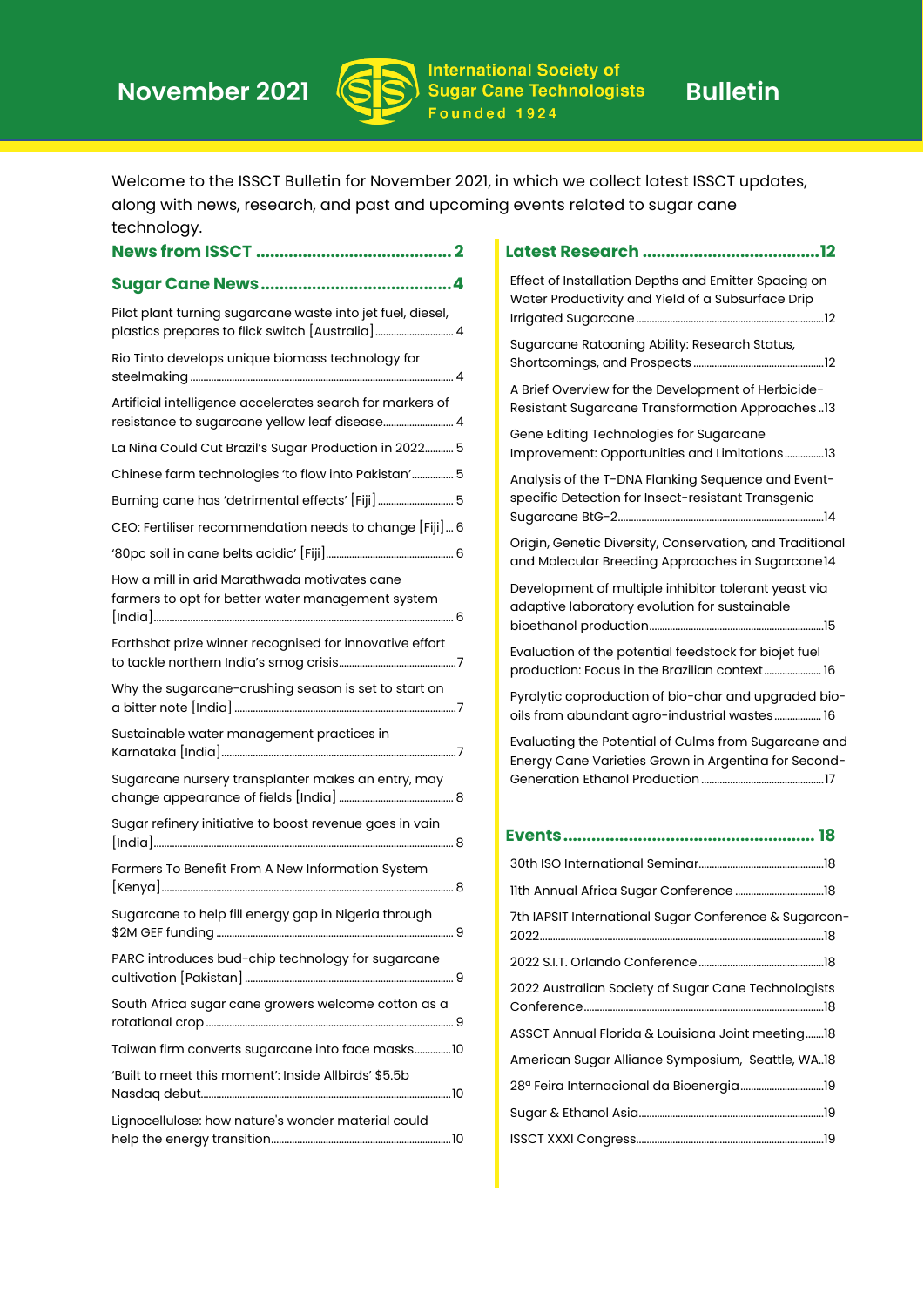# <span id="page-1-0"></span>**News from ISSCT**

We wish to inform you that a second virtual meeting of the Executive Committee and Technical Programme Committee (TPC) was held on Thursday 28 October 2021.

The main outcomes of the meeting were as follows:

### • **XXXI Congress**

The XXXI Congress scheduled for December 2022 will be held in February 2023 with the following programme:

- a. Congress 20-23 February with Pre-congress tour 17-18 February and Postcongress tour 24-28 February
- b. The format of the Congress will combine conventional sessions (2 days) with sectional workshops (2 days)
- c. The call for the papers and posters for presentation at the Congress will be sent out by the ISSCT Editor in early 2022.

### 1. **Workshops**

No conventional in-person workshops will be held prior to Congress. However, a schedule of webinars on specific and enticing themes with hybrid attendance and online virtual participation will be circulated in early 2022. Attendance at these events will be restricted to current ISSCT members, i.e. those who have paid their membership dues for the period 2019-2022.

### 2. **The Mid-Term Meeting**

The Mid-Term Meeting of the Executive Committee and TPC, which will also involve Congress Organizing Committee, will be held online in late February - early March 2022.

### 3. **Strategic Initiatives 2019-2022**

The seven strategic initiatives will be addressed in the proposed webinars/on-line workshops, at congress workshop sessions, and/or through position papers delivered at congress. These Strategic Initiatives are:

- Globalization of ethanol research
- Sugar and health
- Organic sugar production
- Sugarcane streak mosaic virus
- Agro-ecological approaches in sugarcane farming systems
- Utilization of bagasse (and green harvest residues) for alternative products
- Updating of the Guidelines of the Safe Movement of Sugarcane Germplasm

### 4. **Centennial Congress**

Various proposals concerning the holding of the XXXII "Centennial" Congress were discussed and will be finalized at the Mid-Term Meeting. They will then be communicated to ISSCT members.

### 5. **COVID-19 Situation**

The incidence of the COVID-19 pandemic in various countries was reviewed at the meeting. The general conclusion was that the incidence of the pandemic was decreasing, especially with the intensification of the vaccination campaigns, and that there were practically no more travel restrictions, provided travellers were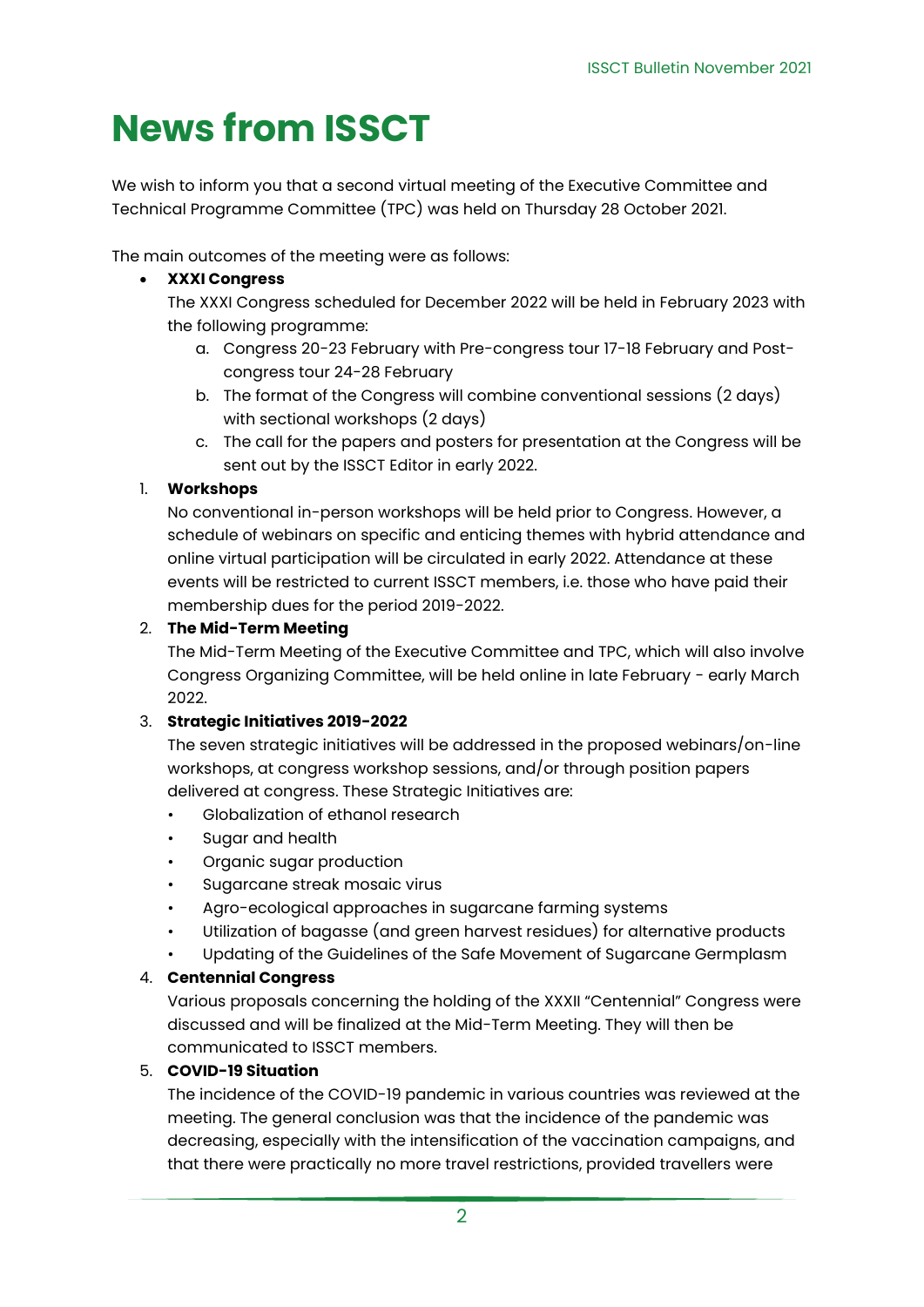vaccinated with WHO-approved vaccines and were negative for the virus by PCR. This situation was conducive to the holding of the ISSCT XXXI Congress in early 2023 as mentioned above.

### 6. **ISSCT Bulletin**

Contributions to the ISSCT monthly bulletin are invited from members who are encouraged to communicate information on their research and events taking place at institutional, national and international levels in sugarcane.

### 7. **Further communications**

Communications on the schedule of webinars, congress format, rules for presentation of communications at webinars and congress will be made in early 2022 and after the Mid-Term Meeting in March 2022.

If you need further information or clarification, do not hesitate to contact us at [issctsecretariat@gmail.com](mailto:issctsecretariat@gmail.com) or at [issct@intnet.mu.](mailto:issct@intnet.mu)

Kind regards

Jean Claude Autrey General Secretary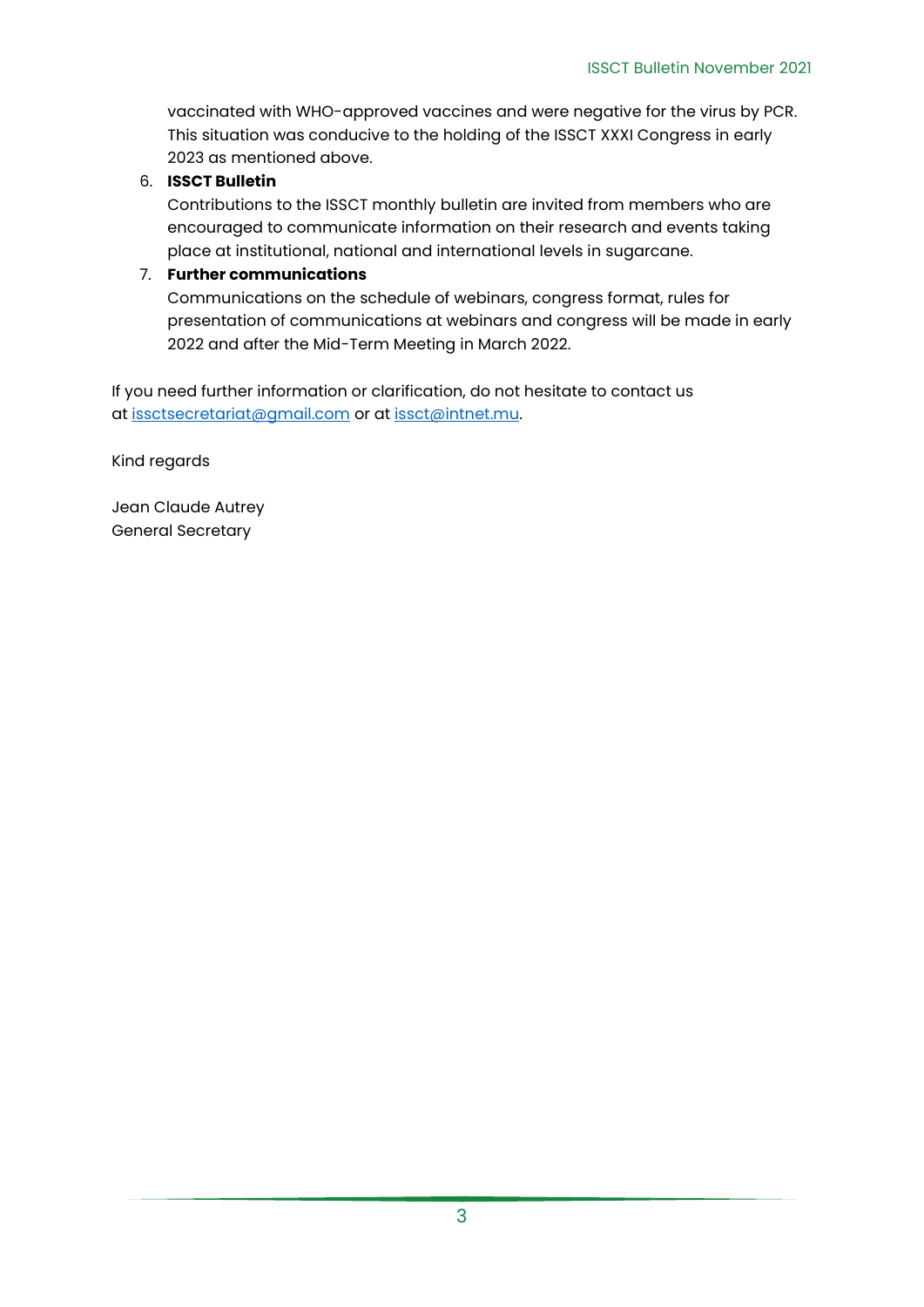## <span id="page-3-0"></span>**Sugar Cane News**

### <span id="page-3-1"></span>Pilot plant turning sugarcane waste into jet fuel, diesel, plastics prepares to flick switch [Australia]

| <b>NONEWS</b> | <b>ABC</b>                       | October 15,<br>2021 | https://www.abc.net.au/news/rural/2021-10-<br>15/pilot-plant-biorefineries-mackay-trial-<br>renewables/100541364                                                                                                                                                                                      |
|---------------|----------------------------------|---------------------|-------------------------------------------------------------------------------------------------------------------------------------------------------------------------------------------------------------------------------------------------------------------------------------------------------|
|               | switch for the first time.       |                     | As politicians fight over climate change in Canberra, a plan to turn sugarcane waste into fuel is<br>powering on in the heart of cane and coal country. Just metres from a sugarcane mill that<br>is supplying them with a byproduct from the crushing process, the pilot plant is about to flick the |
|               | the technology onsite in Mackay. |                     | US company Mercurius has teamed up with the Queensland University of Technology (QUT) to trial                                                                                                                                                                                                        |

### <span id="page-3-2"></span>Rio Tinto develops unique biomass technology for steelmaking

|                             | <b>Bioenergy Insight</b>                                                                                                                                                                                                                                                                                                       | October 19,<br>2021 | https://www.bioenergy-news.com/news/rio-<br>tinto-develops-unique-biomass-<br>technology-for-steelmaking/ |  |  |
|-----------------------------|--------------------------------------------------------------------------------------------------------------------------------------------------------------------------------------------------------------------------------------------------------------------------------------------------------------------------------|---------------------|-----------------------------------------------------------------------------------------------------------|--|--|
| <b>Bloenergy</b><br>Insight | Rio Tinto, a multinational metals and mining corporation, is developing innovative new technology<br>to deliver low-carbon steel using sustainable biomass in place of coal.                                                                                                                                                   |                     |                                                                                                           |  |  |
|                             | Over the past decade, Rio Tinto has developed a laboratory-proven process that combines the use<br>of raw, sustainable biomass with microwave technology to convert iron ore to metallic iron during<br>the steelmaking process.                                                                                               |                     |                                                                                                           |  |  |
|                             | The use of raw biomass in the firm's process - which includes agriculture by-products such as<br>wheat straw, corn stover, barley straw, sugar cane and bagasse $-$ could also avoid the<br>inefficiencies and associated costs of other biomass-based technologies that first convert the<br>biomass into charcoal or biogas. |                     |                                                                                                           |  |  |

### <span id="page-3-3"></span>Artificial intelligence accelerates search for markers of resistance to sugarcane yellow leaf disease

| <b>PHYS</b> | Phys.org                                                                                                                                                                                                                                                                                                                       | October 28.<br>2021 | https://phys.org/news/2021-10-artificial-<br>intelligence-markers-resistance-<br>sugarcane.html                                                                                                            |
|-------------|--------------------------------------------------------------------------------------------------------------------------------------------------------------------------------------------------------------------------------------------------------------------------------------------------------------------------------|---------------------|------------------------------------------------------------------------------------------------------------------------------------------------------------------------------------------------------------|
|             | Yellow leaf disease, a major sugarcane pest in Brazil, is caused by a virus resistant to thermal<br>treatment. An infected plantation can be saved only by growing plantlets in tissue culture in the<br>laboratory and planting them out, a time-consuming process that requires specialized<br>infrastructure and personnel. |                     |                                                                                                                                                                                                            |
|             | is the purpose of a project that is being conducted with FAPESP's support.                                                                                                                                                                                                                                                     |                     | According to a group of scientists who have long studied the problem, the most effective way to<br>control the disease is to develop varieties that are resistant to the sugarcane yellow leaf virus. This |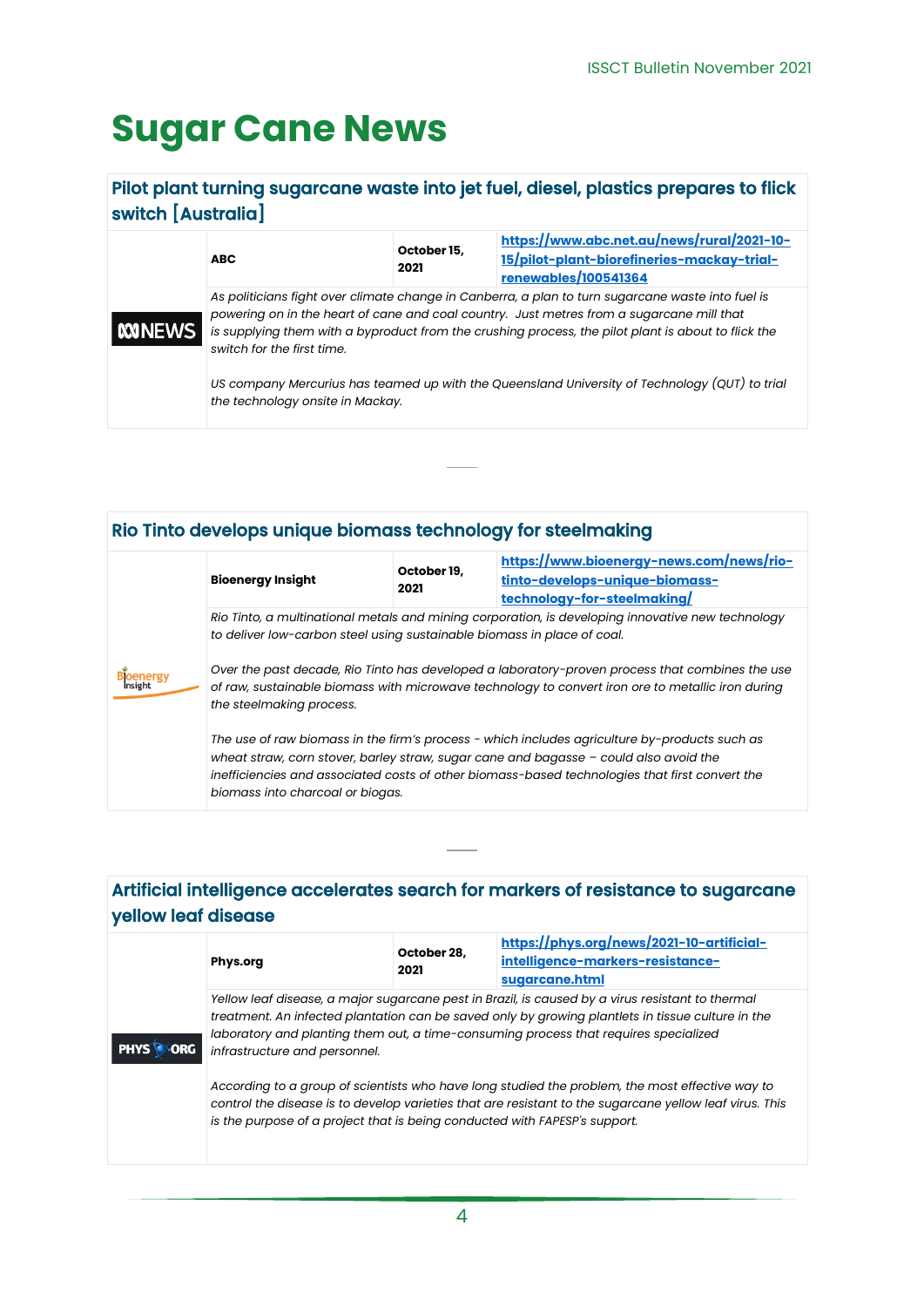<span id="page-4-0"></span>

| La Niña Could Cut Brazil's Sugar Production in 2022 |                                                                                                                                                                                                                                                                                                                                                                                                                                                                                                                                                                                                                                                                                     |                     |                                                                                                           |  |  |
|-----------------------------------------------------|-------------------------------------------------------------------------------------------------------------------------------------------------------------------------------------------------------------------------------------------------------------------------------------------------------------------------------------------------------------------------------------------------------------------------------------------------------------------------------------------------------------------------------------------------------------------------------------------------------------------------------------------------------------------------------------|---------------------|-----------------------------------------------------------------------------------------------------------|--|--|
|                                                     | <b>GRO Intelligence</b>                                                                                                                                                                                                                                                                                                                                                                                                                                                                                                                                                                                                                                                             | October 27,<br>2021 | https://gro-<br>intelligence.com/insights/articles/la-nina-<br>could-cut-brazils-sugar-production-in-2022 |  |  |
| al Gro Intelligence                                 | La Niña is back, and it could result in another poor sugarcane crop in Brazil. As Brazil supplies about<br>40%-50% of the world's sugar exports, favorable sugarcane growing conditions in Thailand and<br>India might be key to averting global supply problems in sugar next year.<br>To ensure a decent harvest next year, Brazil's sugarcane crop will need about 1,000 mm of rainfall<br>between now and March, according to a Gro analysis of 20 years of rainfall. This past year had<br>cumulative rainfall 30% below the average. Even as Brazil's rainy season gets underway, the Gro<br>Drought Index for Sao Paulo currently sits at 2.75, indicating "severe" drought. |                     |                                                                                                           |  |  |
|                                                     | La Niña conditions have brought sufficient rain to India and Thailand's sugarcane crops in recent<br>months. Gro analytics displaying NDVI for sugarcane in Thailand and sugar beets in the<br>EU currently show that both producers will likely harvest a good crop this year, and this has paused<br>the rise in sugar prices.                                                                                                                                                                                                                                                                                                                                                    |                     |                                                                                                           |  |  |

## <span id="page-4-1"></span>Chinese farm technologies 'to flow into Pakistan'

|         | <b>The Express Tribune</b>                                                                                                                                                                                                             | October 19,<br>2021 | https://tribune.com.pk/story/2325497/chines<br>e-farm-technologies-to-flow-into-pakistan                                                                                                                                                                                                              |
|---------|----------------------------------------------------------------------------------------------------------------------------------------------------------------------------------------------------------------------------------------|---------------------|-------------------------------------------------------------------------------------------------------------------------------------------------------------------------------------------------------------------------------------------------------------------------------------------------------|
| TRIBUNE | Chinese Foreign Ministry Spokesperson Zhao Lijian on Monday said that as the China-Pakistan<br>Economic Corridor (CPEC) entered its second phase, more Chinese agricultural technologies will<br>follow suit and head toward Pakistan. |                     |                                                                                                                                                                                                                                                                                                       |
|         | asked by this agency during his regular briefing.                                                                                                                                                                                      |                     | "China-Pakistan cooperation in cultivating rice, corn, soybean, sugarcane and other crops has<br>yielded fruitful results and play the important role in promoting the development of our bilateral<br>relations and deepening friendship between our people," he said while responding to a question |

 $\overline{\phantom{a}}$ 

<span id="page-4-2"></span>

| <b>Burning cane has 'detrimental effects' [Fiji]</b> |                                                                                                                                                                                                                                                                                                                                                                                                                                                                                                                                                                                                                                                               |                     |                                                                     |
|------------------------------------------------------|---------------------------------------------------------------------------------------------------------------------------------------------------------------------------------------------------------------------------------------------------------------------------------------------------------------------------------------------------------------------------------------------------------------------------------------------------------------------------------------------------------------------------------------------------------------------------------------------------------------------------------------------------------------|---------------------|---------------------------------------------------------------------|
|                                                      | The Fiji Times                                                                                                                                                                                                                                                                                                                                                                                                                                                                                                                                                                                                                                                | October 21,<br>2021 | https://www.fijitimes.com/burning-cane-<br>has-detrimental-effects/ |
| The Fiji Times                                       | Burning cane makes harvesting look "easy" but has detrimental effects on the soil, says Sugar<br>Research Institute of Fiji (SRIF) chief executive officer Professor Santiago Mahimairaja.<br>"Trash burning and burning for harvesting means you are killing the soil as the temperature rises<br>above 400 degrees Celsius," he said. Prof Mahimairaja said canefarmers in Fiji should put an end to<br>this practice. When we burn the soil, the nutrient is reduced thus affecting soil health and cane<br>quality with millions of microorganisms in the soil dying out in the process that actually are involved<br>in maintaining the soil fertility." |                     |                                                                     |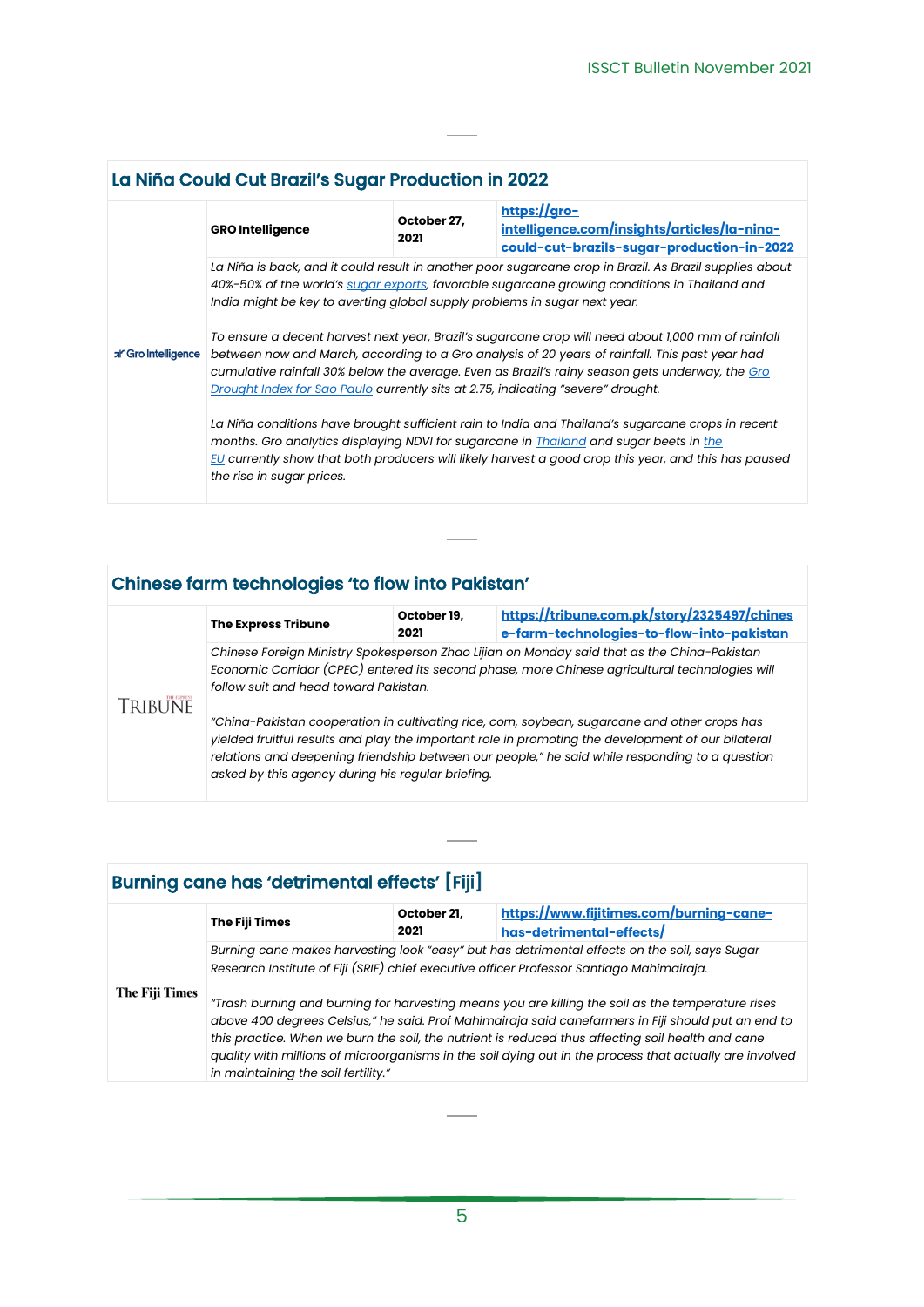### <span id="page-5-0"></span>CEO: Fertiliser recommendation needs to change [Fiji]

| The Fiji Times | The Fiji Times                                                                                                                                                                                                                                                                                      | October 21,<br>2021 | https://www.fijitimes.com/ceo-fertiliser-<br>recommendation-needs-to-change                                                                                                                                                                                                                       |  |  |
|----------------|-----------------------------------------------------------------------------------------------------------------------------------------------------------------------------------------------------------------------------------------------------------------------------------------------------|---------------------|---------------------------------------------------------------------------------------------------------------------------------------------------------------------------------------------------------------------------------------------------------------------------------------------------|--|--|
|                | Cane farmers in Labasa. ugar Research Institute of Fiji (SRIF) chief executive officer Professor<br>Santiago Mahimairaja says current fertiliser recommendation that canefarmers in Fiji use is 30 years<br>old.                                                                                    |                     |                                                                                                                                                                                                                                                                                                   |  |  |
|                | The current fertiliser recommendation that canefarmers in Fiji use is 30 years old, says Sugar<br>Research Institute of Fiji (SRIF) chief executive officer Professor Santiago Mahimairaja. "The fertiliser<br>recommendation needs to be changed and SRIF is already working towards it," he said. |                     |                                                                                                                                                                                                                                                                                                   |  |  |
|                | deficiency and these nutrients, if increased even slightly, would boost yield."                                                                                                                                                                                                                     |                     | Prof Mahimairaja said the team at SRIF had planned to conduct field experiments in various cane<br>belt sectors such as Ba, Lautoka, Rakiraki and Labasa in order to come up with a new fertiliser<br>recommendation. "In many parts of the country, we have observed soils having micronutrients |  |  |

#### <span id="page-5-1"></span>'80pc soil in cane belts acidic' [Fiji] **The Fiji Times October 20, [https://www.fijitimes.com/80pc-soil-in-](https://www.fijitimes.com/80pc-soil-in-cane-belts-acidic/)2021 [cane-belts-acidic/](https://www.fijitimes.com/80pc-soil-in-cane-belts-acidic/)** *More than 80 per cent of soils in Fiji's cane belt areas is acidic, says Sugar Research Institute of Fiji (SRIF) chief executive officer Professor Santiago Mahimairaja. Prof Mahimairaja said the acidic nature of the soils were affecting sugarcane production.* **The Fiji Times** *"The pH values are very, very low, ranging between 3 and 5 pH in cane belt areas thus affecting sugarcane production to a large extent," he said. Prof Mahimairaja added that the acidic nature of soil affected nutrient cycling in the soil thus ultimately affecting soil health. "This is a major challenge because then, the soil would not be able to provide the needed nutrient requirements to the sugarcane crop and it will also cause a decline in the soil health."*

### <span id="page-5-2"></span>How a mill in arid Marathwada motivates cane farmers to opt for better water management system [India]

| <b><i><u>Ne Indian EXPRESS</u></i></b> | <b>The Indian Express</b>                                                                                                                                                                                                                                                                                                                                                                                                                                                    | October 10,<br>2021 | https://indianexpress.com/article/cities/pun<br>e/how-a-mill-in-arid-marathwada-<br>motivates-cane-farmers-to-opt-for-better-<br>water-management-system-7562959/                                                                                                                                        |
|----------------------------------------|------------------------------------------------------------------------------------------------------------------------------------------------------------------------------------------------------------------------------------------------------------------------------------------------------------------------------------------------------------------------------------------------------------------------------------------------------------------------------|---------------------|----------------------------------------------------------------------------------------------------------------------------------------------------------------------------------------------------------------------------------------------------------------------------------------------------------|
|                                        | In drought-prone Marathwada region, water is a precious commodity. Annual rainfall recorded in<br>the region is only around 780 mm and farmers have to rely on groundwater to tide over the hot<br>summer months and keep their crops alive.<br>Natural Sugar and Allied Industries Limited, a private mill located in Kalamb taluka of Osmanabad<br>district, has managed to bring more than 6,000 of its total 10,000 hectares of sugarcane area under<br>drip irrigation. |                     |                                                                                                                                                                                                                                                                                                          |
|                                        |                                                                                                                                                                                                                                                                                                                                                                                                                                                                              |                     | Bhairavnath B Thombare, chairman and managing director of the mill, claimed that this was the<br>largest area of cane under drip irrigation in Marathwada region. Thombare says this is because of<br>the mill's decision to pay Rs 10/quintal more to farmers who grow their crop with drip irrigation. |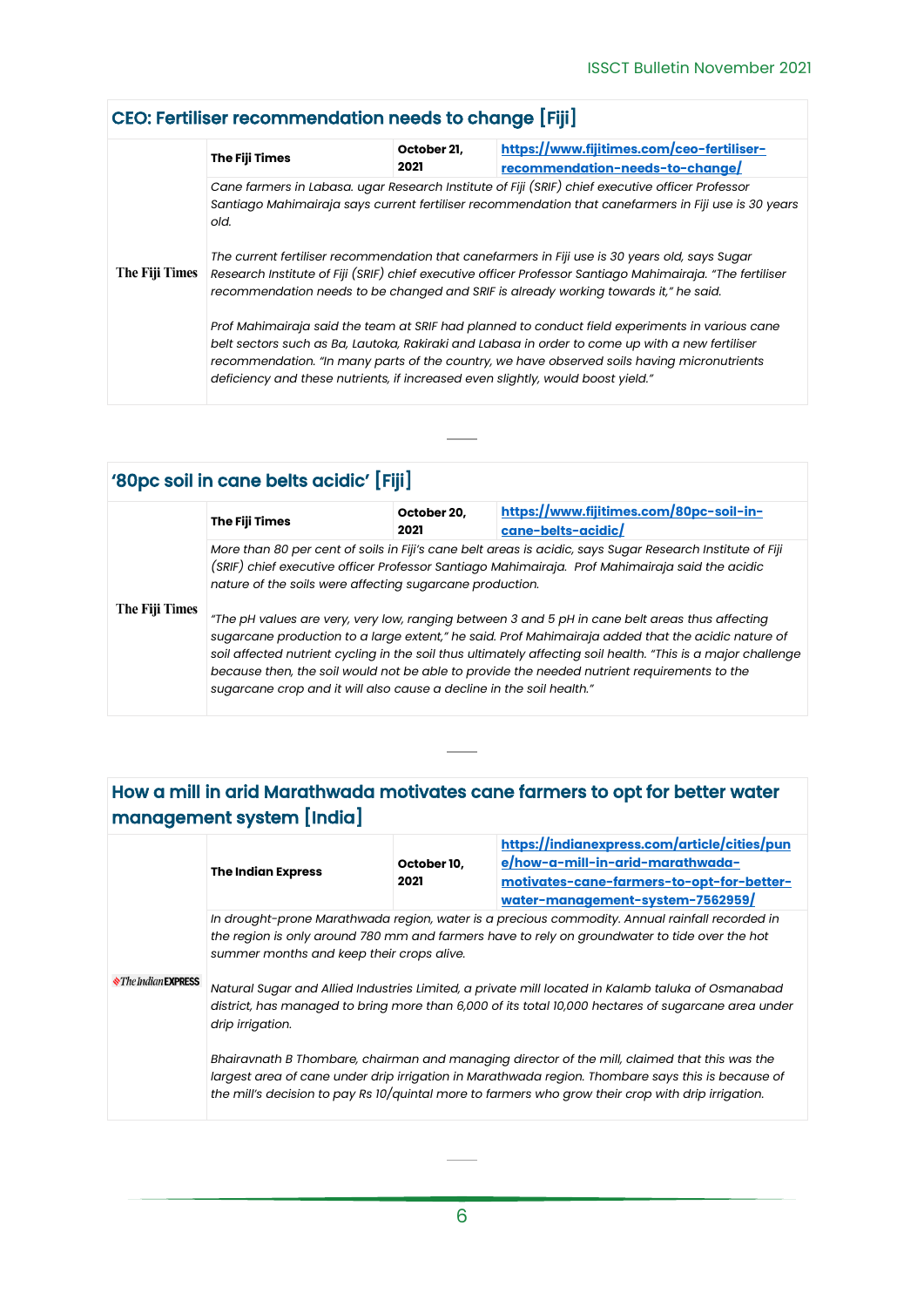### <span id="page-6-0"></span>Earthshot prize winner recognised for innovative effort to tackle northern India's smog crisis

|                     | Independent                                                                                                                                                                                                                                                                                                                                                                                                                                                                                                              | October 18,<br>2021 | https://www.independent.co.uk/climate-<br>change/news/earthshot-prize-prince- |  |
|---------------------|--------------------------------------------------------------------------------------------------------------------------------------------------------------------------------------------------------------------------------------------------------------------------------------------------------------------------------------------------------------------------------------------------------------------------------------------------------------------------------------------------------------------------|---------------------|-------------------------------------------------------------------------------|--|
|                     | williams-india-takachar-b1940251.html<br>Satellite images of northern <i>India</i> in the past week have revealed a hellish phenomenon oddly<br>specific to the country during winter months. The grey haze engulfing the region's otherwise green<br>agricultural land marks the start of a yearly struggle against air pollution that can begin from<br>September and stretches well into the winter, as rice-growing farmers are compelled to burn<br>agricultural waste to make space for their next batch of crops. |                     |                                                                               |  |
| <b>MINDEPENDENT</b> | It's a mammoth challenge to fix, but one that Kevin Kung and Vidyut Mohan have taken on<br>regardless. Their bio-tech solution to tackle the phenomenon has been awarded the 2021 Earthshot<br>Prize and given £1m by Britain's Prince William and the Duchess of Cambridge on Sunday.                                                                                                                                                                                                                                   |                     |                                                                               |  |
|                     | Mr Mohan and Mr Kung are the co-founders of <b>Takachar</b> , a mission that aims to convert crop<br>residue into valuable products for the consumer market. Both of them have spent the better part of<br>the last three years running multiple pilot projects across India, Kenya and the US to find out how<br>they can better tackle the disposal of \$120bn (£87.4bn) worth of crop residue that they say is<br>burned across the world every year.                                                                 |                     |                                                                               |  |

### <span id="page-6-1"></span>Why the sugarcane-crushing season is set to start on a bitter note [India]

| <b>BusinessLine</b> | The Hindu Business Line                                                                                                                                                                                                                                                                                                                                                                                                                                           | October 6,<br>2021 | https://www.thehindubusinessline.com/data<br>-stories/data-focus/why-the-sugarcane-<br>crushing-season-is-set-to-start-on-a-<br>bitter-note/article36858583.ece |
|---------------------|-------------------------------------------------------------------------------------------------------------------------------------------------------------------------------------------------------------------------------------------------------------------------------------------------------------------------------------------------------------------------------------------------------------------------------------------------------------------|--------------------|-----------------------------------------------------------------------------------------------------------------------------------------------------------------|
|                     | Sugar mills in India gear up to start the new crushing season this month with a concern. Sugar<br>production has grown at an annual growth rate of 5.6 per cent over the past two decades, while<br>consumption has grown at 2.4 per cent per annum. In the last five years, consumption of sugar has<br>remained relatively static at about 25 million tonnes, while production has increased by about 2.4 per<br>cent per year leading to surplus sugar stocks. |                    |                                                                                                                                                                 |

### <span id="page-6-2"></span>Sustainable water management practices in Karnataka [India]

|  | <b>Deccan Herald</b>                                                                                                                                                                                                                                                                                                                                                                                                           | October 31,<br>2021 | https://www.deccanherald.com/specials/ins<br>ight/sustainable-water-management-<br>practices-in-karnataka-1045867.html |
|--|--------------------------------------------------------------------------------------------------------------------------------------------------------------------------------------------------------------------------------------------------------------------------------------------------------------------------------------------------------------------------------------------------------------------------------|---------------------|------------------------------------------------------------------------------------------------------------------------|
|  | Even though drip irrigation can reduce water usage by 60%, there are few takers in Kuruburu village<br>in T Narasipura, Mysuru district.                                                                                                                                                                                                                                                                                       |                     |                                                                                                                        |
|  | Having witnessed the advantages, Siddesh, a sugarcane farmer, explains that it not only saves<br>water but also, "saves on labour, improves yield and doesn't damage the soil." Drip irrigation is not<br>new to T Narasipura. Yet, just six or seven out of 300 farmers have taken advantage of the system.<br>The reason? "This is an irrigated area, with plenty of water. So people don't feel the need," Siddesh<br>says. |                     |                                                                                                                        |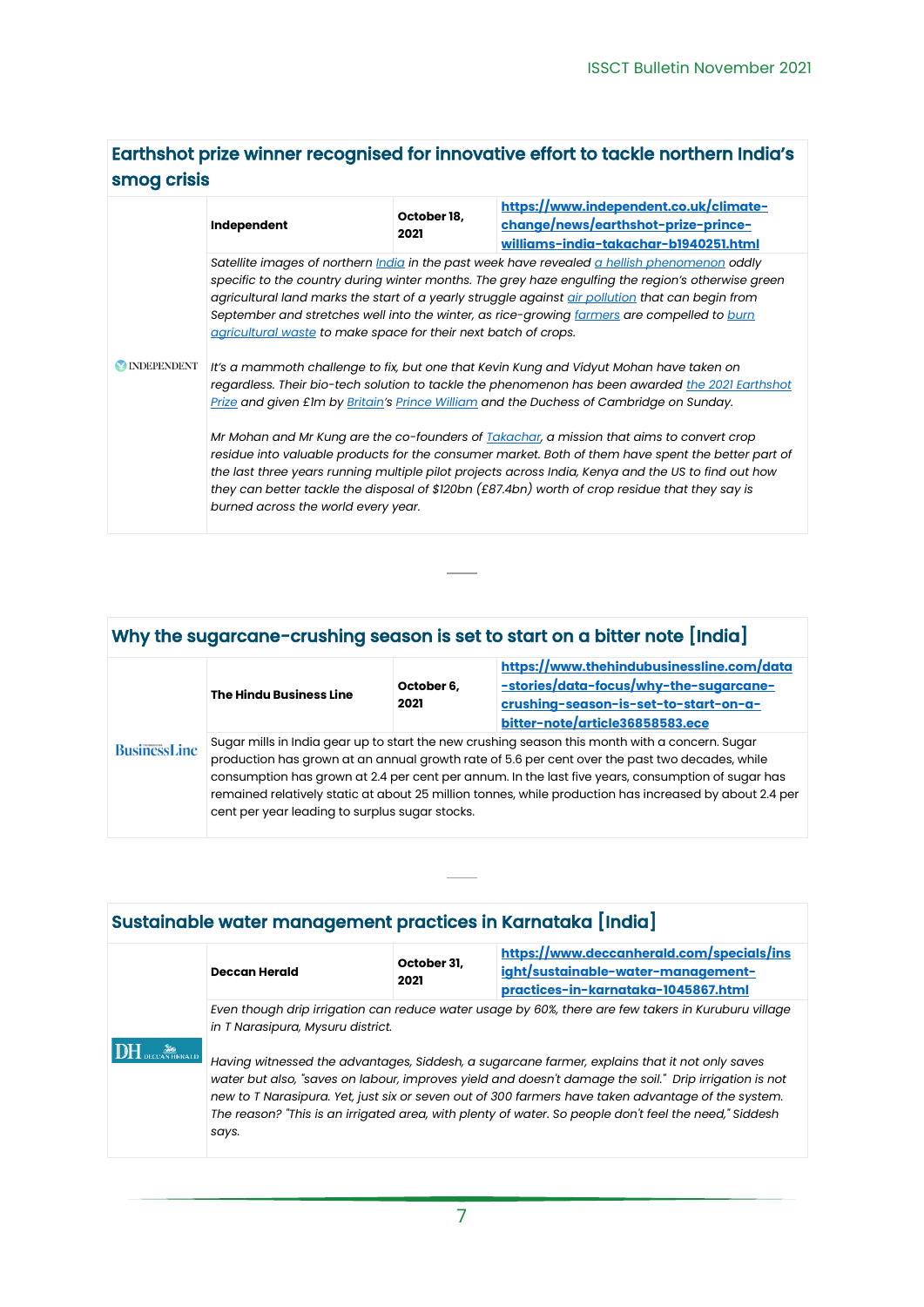### <span id="page-7-0"></span>Sugarcane nursery transplanter makes an entry, may change appearance of fields [India]

|                                    | <b>The Indian Express</b>                                                                                                                                                                                                                                                                                                                                                                                                                                                                                                                                                                                                          | October 26,<br>2021 | https://indianexpress.com/article/cities/jala<br>ndhar/sugarcane-nursery-transplanter-<br>makes-an-entry-may-change-<br>appearance-of-fields-7590834/ |  |  |
|------------------------------------|------------------------------------------------------------------------------------------------------------------------------------------------------------------------------------------------------------------------------------------------------------------------------------------------------------------------------------------------------------------------------------------------------------------------------------------------------------------------------------------------------------------------------------------------------------------------------------------------------------------------------------|---------------------|-------------------------------------------------------------------------------------------------------------------------------------------------------|--|--|
|                                    | Sugarcane is a C4 plant like maize, and sorghum which needs more air and light to grow a plant in<br>a healthy way. With this transplanter, where there is proper plant-to-plant and row-to-row<br>difference, the thickness and height of the cane would be at its maximum level.                                                                                                                                                                                                                                                                                                                                                 |                     |                                                                                                                                                       |  |  |
| <b>N</b> The Indian <b>EXPRESS</b> | As there is a shortage of expert labourers in sugarcane cultivation, the sugarcane growers do not<br>get the potential yield per hectare. Keeping this in mind, the cane department has introduced a<br>sugarcane nursery transplanter which will provide relief to the cane growers in terms of labour cost<br>and input cost and increase the yield by 20% to 25%.                                                                                                                                                                                                                                                               |                     |                                                                                                                                                       |  |  |
|                                    | With these nursery transplanters, 4,000 to 6,400 single-bud nursery plants are required to be sown<br>in one-acre field which adds up to 5 to 7 quintals against around 35 quintals of buds in the<br>traditional method. If the row-to-row and plant-to-plant difference is 5 feet and two feet<br>respectively, then 4,000 young plants are required and if it is 4x2 (row-to-row 4 feet and plant-to-<br>plant 2 feet) then 6,400 nursery plants are required. "The seed costs around Rs 360 per kg which<br>goes up to around Rs 12,600 per acre in traditional methods and Rs 1,800 to Rs 2,520 per acre," said<br>an expert. |                     |                                                                                                                                                       |  |  |

## <span id="page-7-1"></span>Sugar refinery initiative to boost revenue goes in vain [India]

| <b>THE</b><br><b>BUSINESS</b><br><b>ANDARD</b> | <b>The Business Standard</b>                                                                                                                                                                                          | October 04.<br>2021 | https://www.tbsnews.net/economy/sugar-<br>refinery-initiative-boost-revenue-goes-<br>vain-311143                                                                                                                                                                                                                                                                                                                                                                                                                              |  |  |
|------------------------------------------------|-----------------------------------------------------------------------------------------------------------------------------------------------------------------------------------------------------------------------|---------------------|-------------------------------------------------------------------------------------------------------------------------------------------------------------------------------------------------------------------------------------------------------------------------------------------------------------------------------------------------------------------------------------------------------------------------------------------------------------------------------------------------------------------------------|--|--|
|                                                | new assessment to take up a fresh project instead.                                                                                                                                                                    |                     | The government took up the project in 2014 to generate power through co-generation and refine raw<br>sugar at North Bengal Sugar Mills Limited, aiming at making the chronic loss-maker mills profitable.<br>With just six months remaining before the extended tenure of a seven-year project $-$ albeit it made<br>only 16% progress - ended, the planners flip-flopped on it, stating it not feasible, and suggested a<br>But in January this year, the Project Evaluation Committee (PEC) of the Planning Commission in a |  |  |
|                                                | meeting suspended the project titled "Power Generation in co-generation method and installation<br>of Sugar Refinery at North Bengal Sugar Mills" and came up with a directive to conduct a new<br>feasibility study. |                     |                                                                                                                                                                                                                                                                                                                                                                                                                                                                                                                               |  |  |

### <span id="page-7-2"></span>Farmers To Benefit From A New Information System [Kenya]

|                                  | <b>Kenya News Agency</b>                               | October 18,<br>2021 | https://www.kenyanews.go.ke/farmers-to-<br>benefit-from-a-new-information-system/                                                                                                                                                                                                       |
|----------------------------------|--------------------------------------------------------|---------------------|-----------------------------------------------------------------------------------------------------------------------------------------------------------------------------------------------------------------------------------------------------------------------------------------|
| <b>VS AGENCY Examples Agency</b> | complement efforts by Agricultural Extension Services. |                     | The County Government of Kericho has signed a Memorandum of Understanding (MOU) with<br>Precision Agriculture for Development (PAD), to provide farming information to farmers and<br>The County's Ministry of Agriculture, through PAD, will use a two-way SMS information system that |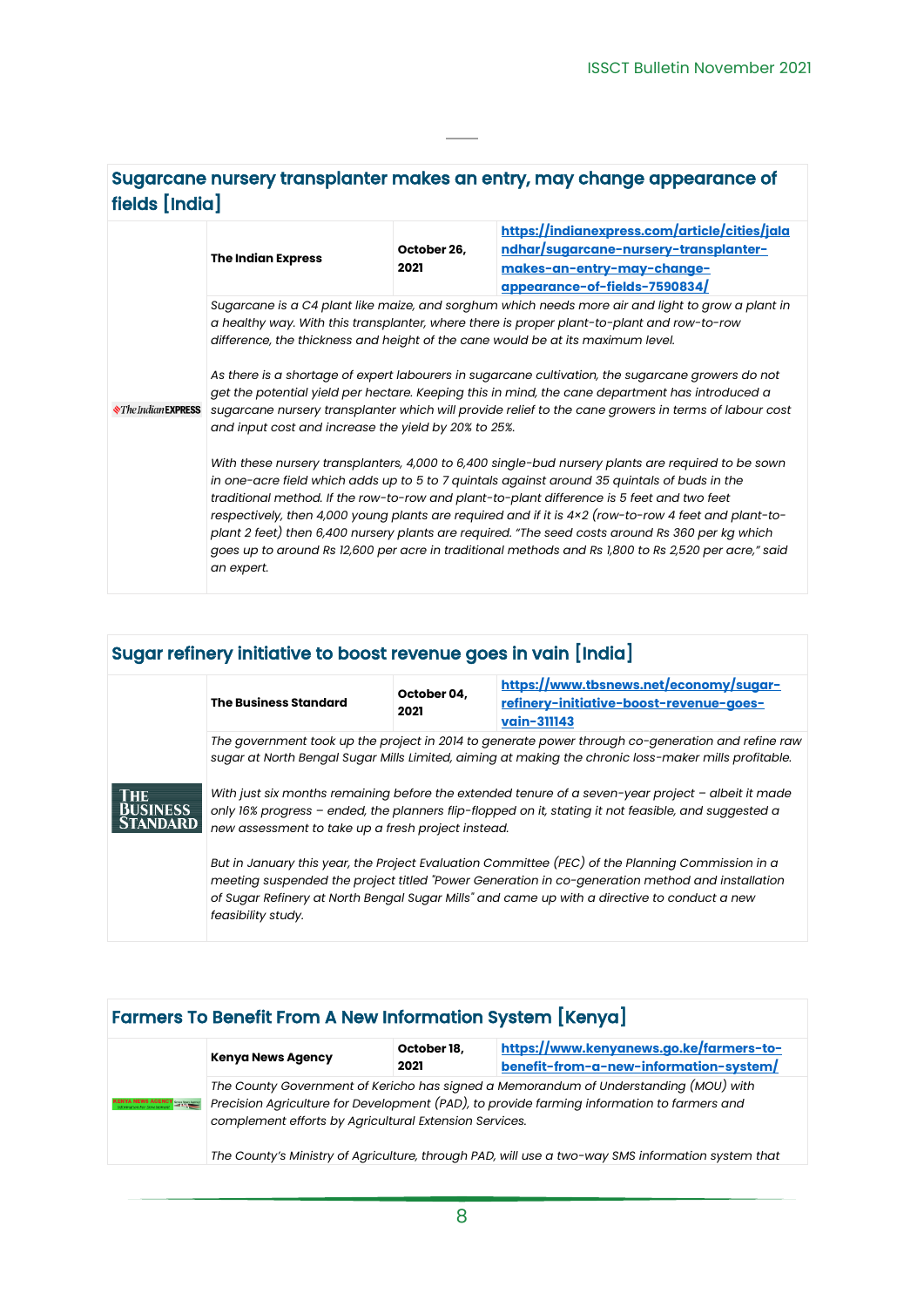*provides actionable and customized farming advice to the farmers for free.*

*Over 10,000 farmers will benefit from this technology, where lead representatives will be trained on how to manage, appreciate and use the new information system, to provide bulk SMS to farmers, exchange relevant questions on their farming and challenges they are undergoing.*

### <span id="page-8-0"></span>Sugarcane to help fill energy gap in Nigeria through \$2M GEF funding

|  | <b>ESI Africa</b>                                                                                                                                                                                                                                                                                                         | November 2.<br>2021 | https://www.esi-africa.com/industry-<br>sectors/generation/sugarcane-to-help-fill-<br>energy-gap-in-nigeria-through-2m-gef-<br>funding/ |  |
|--|---------------------------------------------------------------------------------------------------------------------------------------------------------------------------------------------------------------------------------------------------------------------------------------------------------------------------|---------------------|-----------------------------------------------------------------------------------------------------------------------------------------|--|
|  | The federal government in Nigeria will expand its bioenergy and biofuel potential through its<br>'minigrids based on renewable energy (biomass) to augment rural electrification' project. The<br>objective of the project is to promote renewable energy as an alternative to diesel-based energy<br>generation systems. |                     |                                                                                                                                         |  |
|  | Leadership reports that the United Nations Industrial Development Organisation (UNIDO) has<br>already secured a \$2 million funding facility from the Global Environmental Fund (GEF) to<br>implement the project.                                                                                                        |                     |                                                                                                                                         |  |
|  | Nigeria.                                                                                                                                                                                                                                                                                                                  |                     | This is to help reduce and avoid greenhouse gas (GHG) emissions from the energy sector in                                               |  |

### <span id="page-8-1"></span>PARC introduces bud-chip technology for sugarcane cultivation [Pakistan]



|                      | The Nation                                                                                       | October 30,<br>2021 | https://nation.com.pk/30-Oct-2021/parc-<br>introduces-bud-chip-technology-for-<br>sugarcane-cultivation |
|----------------------|--------------------------------------------------------------------------------------------------|---------------------|---------------------------------------------------------------------------------------------------------|
|                      |                                                                                                  |                     | Pakistan Agriculture Research Council (PARC) has introduced bud-chip technology for sugarcane           |
| $\frac{1}{\sqrt{N}}$ | planting in order to enhance per-acre crop output of major cash crop, besides enhancing the farm |                     |                                                                                                         |
|                      | income of the growers and reducing the cost of input.                                            |                     |                                                                                                         |

*The innovative technology was developed by National Sugar and Tropical Horticulture Research Institute of PARC, which was step to introduce modern trend in agriculture sector, said a Director General South Agriculture Research Center of PARC Dr Attaullah Khan.*

### <span id="page-8-2"></span>South Africa sugar cane growers welcome cotton as a rotational crop **[https://www.farmersweekly.co.za/agri-](https://www.farmersweekly.co.za/agri-news/south-africa/sa-sugar-cane-growers-welcome-cotton-as-a-rotational-crop/)**

|                 | <b>Farmer's Weekly</b>                                                                                                                                                                                                                   | October 29,<br>2021 | <u>https://www.farmersweekly.co.za/agri-</u><br>news/south-africa/sa-sugar-cane-growers-<br>welcome-cotton-as-a-rotational-crop/ |  |  |
|-----------------|------------------------------------------------------------------------------------------------------------------------------------------------------------------------------------------------------------------------------------------|---------------------|----------------------------------------------------------------------------------------------------------------------------------|--|--|
|                 | Sugar cane growers have expressed optimism about using cotton production as part of a<br>diversification strategy                                                                                                                        |                     |                                                                                                                                  |  |  |
| farmer's weekly | This emerged in a recent study conducted as part of the Sugar Value Chain Master Plan, according<br>to Andrew Russell, chairperson of the South African Cane Growers' Association.                                                       |                     |                                                                                                                                  |  |  |
|                 | In recent years, the sugar industry had faced a range of challenges from drought and plunging<br>global sugar prices, to the threat of cheap imports and the tax on sugar-sweetened beverages,<br>commonly referred to as the sugar tax. |                     |                                                                                                                                  |  |  |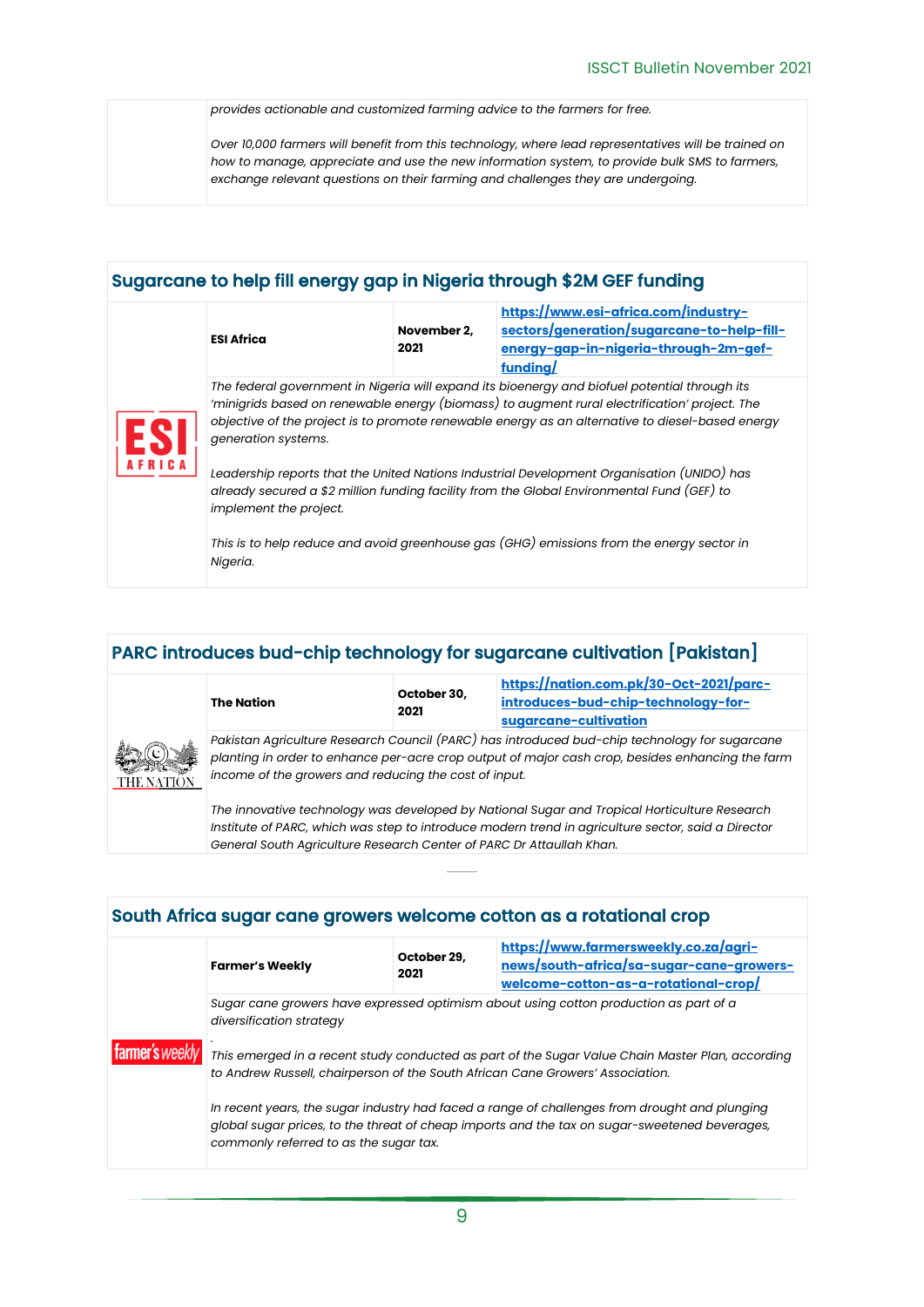<span id="page-9-0"></span>

| Taiwan firm converts sugarcane into face masks                                                                                                                                                              |                     |                                                                                                                                                                                                 |  |
|-------------------------------------------------------------------------------------------------------------------------------------------------------------------------------------------------------------|---------------------|-------------------------------------------------------------------------------------------------------------------------------------------------------------------------------------------------|--|
| <b>Focus Taiwan</b>                                                                                                                                                                                         | November 7,<br>2021 | https://focustaiwan.tw/sci-<br>tech/202111070010                                                                                                                                                |  |
| Taiwan-based polyester and textiles producer Far Eastern New Century Corp. (FENC) has<br>developed a bio-based material derived from sugarcane bagasse that can be used in the<br>production of face masks. |                     |                                                                                                                                                                                                 |  |
| The company plans to team up with major domestic mask makers to use the material for making<br>medium- and high-end face masks, FENC told CNA recently.                                                     |                     |                                                                                                                                                                                                 |  |
| properties, the company said.                                                                                                                                                                               |                     | While the qualities of bio-based fiber materials and petroleum-based synthetic fibers are similar,<br>biodegradable materials are easier on the skin and have good moisture and water absorbing |  |

## <span id="page-9-1"></span>'Built to meet this moment': Inside Allbirds' \$5.5b Nasdaq debut

| The Sydney Morning Herald | The Sydney Morning Herald                                                                                                                                                                                                                       | November 5,<br>2021 | https://www.smh.com.au/business/compani<br>es/built-to-meet-this-moment-inside-<br>allbirds-5-5bn-nasdaq-debut-20211104-<br>p5963x.html                                         |  |
|---------------------------|-------------------------------------------------------------------------------------------------------------------------------------------------------------------------------------------------------------------------------------------------|---------------------|---------------------------------------------------------------------------------------------------------------------------------------------------------------------------------|--|
|                           | Allbirds, a Kiwi-born, Silicon Valley-based shoe startup, makes carbon-neutral sneakers from<br>merino wool and natural materials. It turns sugarcane (a renewable resource) into foam soles, and<br>makes its shoelaces from recycled bottles. |                     |                                                                                                                                                                                 |  |
|                           | great public company  a great 100-year brand,"                                                                                                                                                                                                  |                     | But co-founder Tim Brown doesn't want you to think of it as a 'green' company.<br>"We've never set out to be a sustainable brand, or make sustainable products. We want to be a |  |

<span id="page-9-2"></span>

|                                          |                                                                                                                                                                                                                                                                                                                                                                                                                                                                                                                                                                                                                                                                                                   |                     | Lignocellulose: how nature's wonder material could help the energy transition                                                                                                                                  |  |  |
|------------------------------------------|---------------------------------------------------------------------------------------------------------------------------------------------------------------------------------------------------------------------------------------------------------------------------------------------------------------------------------------------------------------------------------------------------------------------------------------------------------------------------------------------------------------------------------------------------------------------------------------------------------------------------------------------------------------------------------------------------|---------------------|----------------------------------------------------------------------------------------------------------------------------------------------------------------------------------------------------------------|--|--|
| WORLD<br><b>ECONOMIC</b><br><b>FORUM</b> | <b>World Economic Forum</b>                                                                                                                                                                                                                                                                                                                                                                                                                                                                                                                                                                                                                                                                       | October 29,<br>2021 | https://www.weforum.org/agenda/2021/10/li<br>gnocellulose-how-natures-miracle-<br>material-could-help-the-energy-transition/                                                                                   |  |  |
|                                          | Each year, plants convert some 100 billion tons of carbon dioxide into biomass. That's 5% of all the<br>carbon dioxide emitted by humans since the Industrial Revolution.<br>Most of that carbon is converted into lignocellulose, the most abundant organic material on Earth -<br>trunks, stems, leaves and other plant structures.<br>This fantastic product of evolutionary engineering has long shown potential as a highly sustainable,<br>renewable source of fuels and materials.<br>Neste, the world's leading producer of renewable diesel and sustainable aviation fuel, estimates<br>(based on analysis by McKinsey) that 300 million metric tons of oil equivalent could be produced |                     |                                                                                                                                                                                                                |  |  |
|                                          |                                                                                                                                                                                                                                                                                                                                                                                                                                                                                                                                                                                                                                                                                                   |                     | every year from lignocellulosic biomass in agricultural and forestry residues alone. "Large amounts of<br>waste and residues from existing forestry and agricultural production remain underutilized and could |  |  |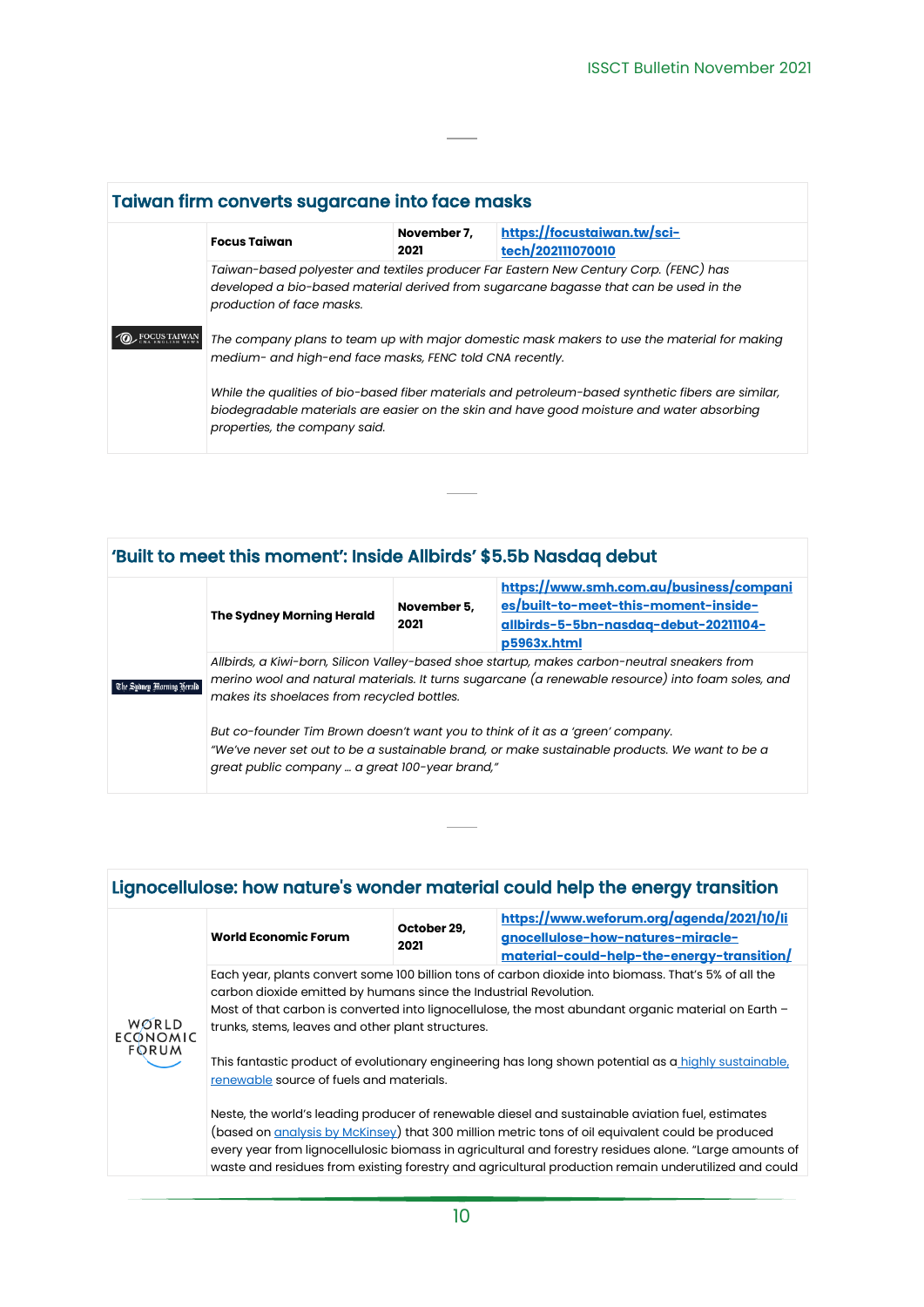| be transformed into valuable and highly sustainable new raw materials," says Markus Rarbach, Vice- |
|----------------------------------------------------------------------------------------------------|
| President, Business Platform, Lignocellulosics at Neste.                                           |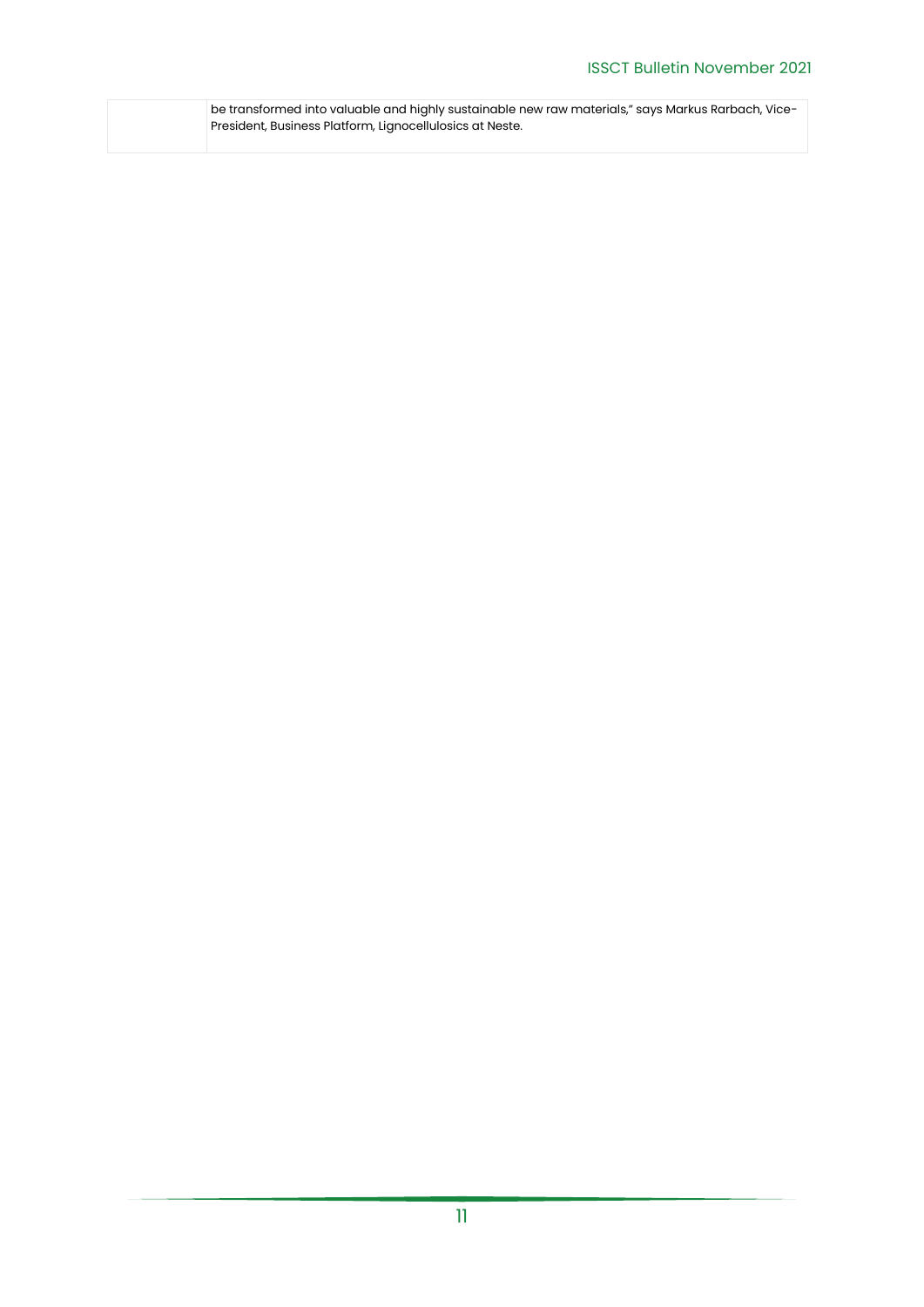$\overline{(\bullet)}$ SCIENTIFIC

Journal of Food Technology &

## <span id="page-11-0"></span>**Latest Research**

### <span id="page-11-1"></span>**Effect of Installation Depths and Emitter Spacing on Water Productivity and Yield of a Subsurface Drip Irrigated**

#### **Sugarcane**

*In the present investigation the effect of drip lateral installation depths and emitter spacing on sugarcane crop water productivity and yield was studied by installing laterals at 15, 20 and 30 cm depths from surface, while the emitters were spaced at 50, 60 and 75 cm. A factorial experiment in the form of randomized complete block design was carried out at the Sugarcane Research and Training Institute of Khuzestan in South-West of Iran. Sugarcane quantity specifications results showed there was significant difference between treatments in terms of drip emitter spacing and lateral installation depths and their interactions at 1% probability level. Similar trends were also observed in case of quality traits of sugarcane. Investigating the water productivity index for sugarcane and sugar yield it showed that treatments were significant in terms of the space between emitters at 1% probability level. The maximum sugarcane yield was observed in the treatment with a space between emitters of 50 cm, and 20 cm of installation depth. At 60 cm space the emitters of 60 cm and the installation depth of application of 20 cm, the highest water productivity was obtained, reaching 7.18 and 0.87 kg/m3 for produced sugarcane and sugar respectively.*

**Published: 17 August 2021**

#### <span id="page-11-2"></span>**Sugarcane Ratooning Ability: Research Status, Shortcomings, and Prospects**

*Sugarcane is an important sugar crop and it can be subjected to ratooning for several years. The advantages of ratooning include quality improvement, efficiency enhancement, and reduced costs and energy use. The genotype, environment, cultivation management, and harvesting technology affect the productivity and longevity of ratoon cane, with the genetic basis being the most critical factor. However, the majority of research has been focused on only limited genotypes, and a few studies have evaluated up to 100 sugarcane germplasm*  resources. They mainly focus on the comparison among different genotypes or *among plant cane, different selection strategies for the first and second ratoon crops, together with screening indicators for the selection of stronger ratooning ability. In this paper, previous studies are reviewed in order to analyze the importance of sugarcane ratooning, the indicative traits used to evaluate ratooning ability, the major factors influencing the productivity and longevity of ratooning, the genetic basis of variation in ratooning ability, and the underlying mechanisms. Furthermore, the shortcomings of the existing research on sugarcane ratooning are highlighted. We then discuss the focus of future ratoon sugarcane research and the technical methods that will shorten the selection cycle and increase the genetic gain of ratooning ability, particularly the development of linked markers. This review is expected to provide a reference for understanding the mechanisms underlying the formation of ratooning ability and for breeding sugarcane varieties with a strong ratooning ability.*

**Published: 15 October 2021**

**[Link](https://www.mdpi.com/2079-7737/10/10/1052)**

**[Link](https://www.onlinescientificresearch.com/articles/effect-of-installation-depths-and-emitter-spacing-on-water-productivity-and-yield-of-a-subsurface-drip-irrigated-sugarcane.pdf)**

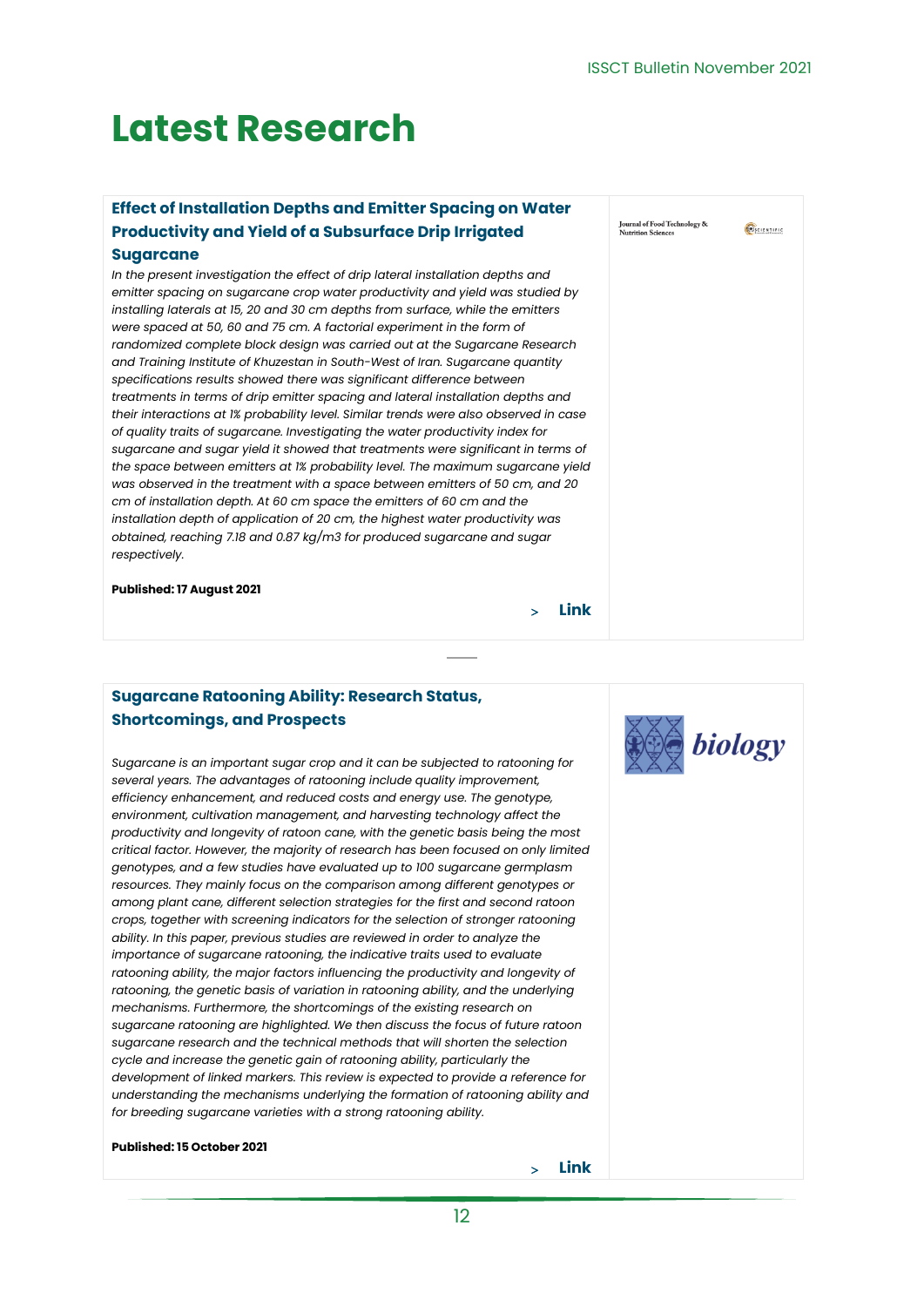NUST Journal of Natural Sciences

### <span id="page-12-0"></span>**A Brief Overview for the Development of Herbicide-Resistant Sugarcane Transformation Approaches**

*Weeds are the undesirable and unwanted plants in the wrong place in a situation that can significantly decrease the yield of desirable plant such as sugarcane. One solution to tackle this problem is the development of herbicide resistant crops like sugar cane that are highly resistant to several herbicides or broad-spectrum herbicides which is done in most cases by genetic transformation, site-directed mutagenesis, and plant breeding. Sugarcane (Saccharum officinarum) is the 2nd vital cash crop of Pakistan, placed at 6th position in world cane acreage and 15th in sugar production. Hence, sugarcane occupies a crucial position in the economy of Pakistan and acts like a backbone in economic development of country.* 

*There are several reasons for the lower sugarcane yield in Pakistan but the most important is the large number of weeds that covered most of the area of sugarcane cultivated fields which results in major loss of sugarcane yield in terms of quality and quantity. Broad spectrum herbicide resistant plants are produced to tackle this issue by the insertion of CP4 EPSPS (Glyphosate tolerant gene; 5 enolpyruvulshikimate-3-phosphate synthase from Agrobacterium tumefaciens strain CP4) into sugarcane which provides them the ability to survive after the spray of glyphosate but weeds do not survive in this condition.* 

*The most common herbicide resistant technology is Glyphosate resistant technology which gives broad-spectrum weed control feasibility along with the flexibility in the application time of herbicide. There are numerous methods of transformation which are available now-a-days for insertion of foreign DNA into plant cells like Agrobacterium-mediated transformation, micro-projectile bombardment (gene gun) and protoplast transformation. Glyphosate tolerant gene expression is showed by three sugarcane cultivars (CPF-213, SPF-234 and HSF-240). Transgenic sugarcane plants showed these expressions are most stable against herbicide to control weeds. Several farmers in many countries have rapidly and extensively utilized herbicide-tolerant crops due to low production and labour costs, huge profit, increased weed control and many environmental benefits.*

**Published: 3 November 2021**

**[Link](https://njns.nust.edu.pk/index.php/njns/article/view/62)**

### <span id="page-12-1"></span>**Gene Editing Technologies for Sugarcane Improvement: Opportunities and Limitations**

*Plant-based biofuels present a promising alternative to depleting non-renewable fuel resources. One of the benefits of biofuel is reduced environmental impact, including reduction in greenhouse gas emission which causes climate change. Sugarcane is one of the most important bioenergy crops. Sugarcane juice is used to produce table sugar and first-generation biofuel (e.g., bioethanol). Sugarcane bagasse is also a potential material for second-generation cellulosic biofuel production. Researchers worldwide are striving to improve sugarcane biomass yield and quality by a variety of means including biotechnological tools.* 

*This paper reviews the use of sugarcane as a feedstock for biofuel production, and gene manipulation tools and approaches, including RNAi and genomeediting tools, such as TALENs and CRISPR-Cas9, for improving its quality. The* 

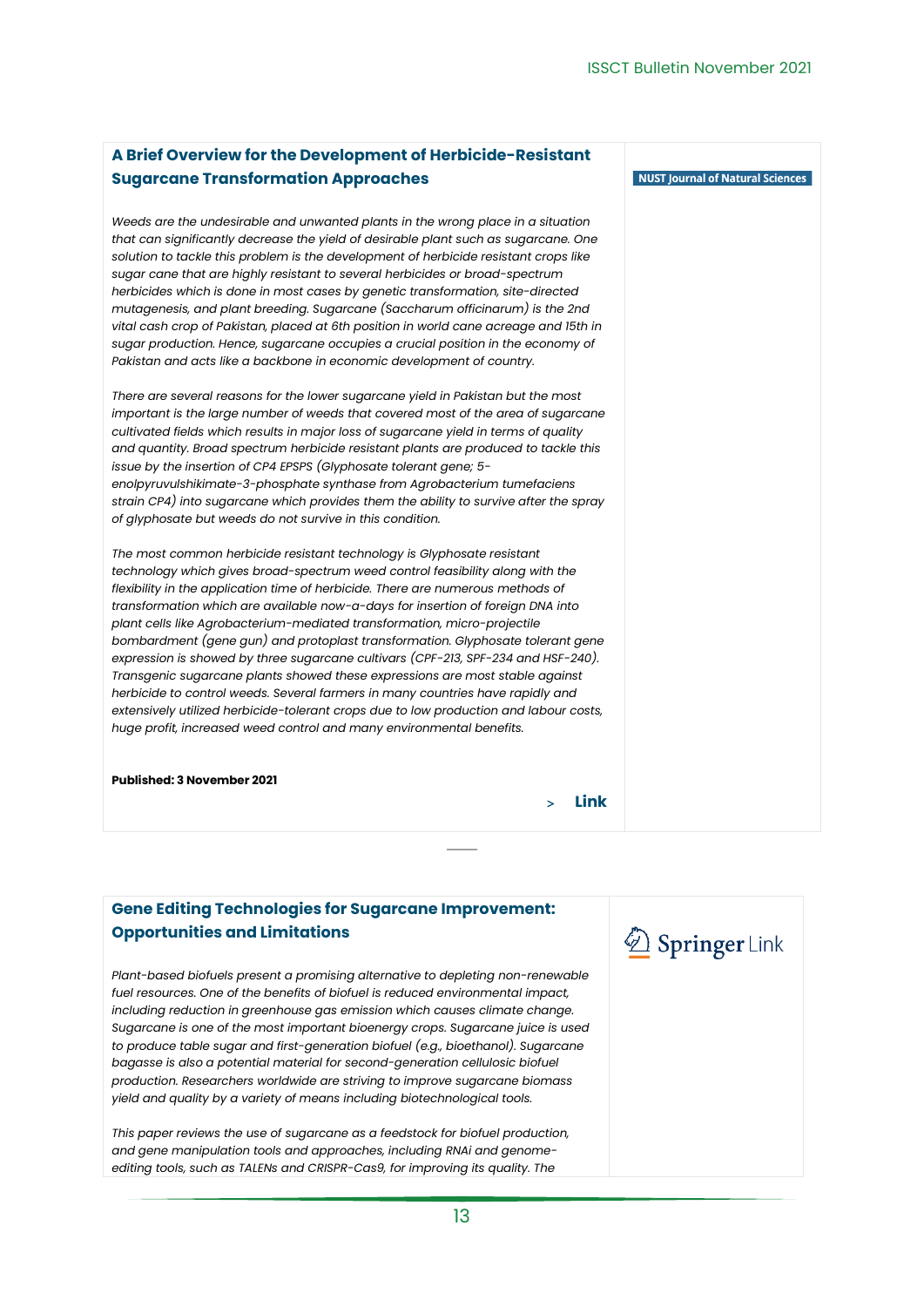》 热带作物学报

*specific focus here is on CRISPR system because it is low cost, simple in design and versatile compared to other genome-editing tools. The advance of CRISPR-Cas9 technology has transformed plant research with its ability to precisely delete, insert or replace genes in recent years. Lignin is the primary material responsible for biomass recalcitrance in biofuel production. The use of genome editing technology to modify lignin composition and distribution in sugarcane cell wall has been realized. The current and potential applications of genome editing technology for sugarcane improvement are discussed. The advantages and limitations of utilizing RNAi and TALEN techniques in sugarcane improvement are discussed as well.* **Published: 15 October 2021 [Link](https://link.springer.com/article/10.1007/s12355-021-01045-8)**

### <span id="page-13-0"></span>**Analysis of the T-DNA Flanking Sequence and Event-specific Detection for Insect-resistant Transgenic Sugarcane BtG-2**

*Sugarcane BtG-2 is an insect resistance transgenic sugarcane strain, developed by introducing the Cry1Ac- 2A-gna fusion gene into 'ROC22' with the Agrobacteriummediated method. It has strong insect resistance and excellent agronomic traits. In order to clarify the molecular characteristics and detection of transgenic sugarcane BtG-2, and promote biological safety evaluation, the T2 generation of BtG-2 was selected, and the copy number of foreign genes in the transgenic sugarcane genome was detected by Southern hybridization. The flanking sequence of the insertion site of the foreign gene was isolated using the chromosome walking technology, and an efficient specific PCR detection method of the strain was established.* 

*The results showed that the foreign T-DNA insertion of BtG-2 strain was a single copy. After three times amplifications of thermal asymmetric interlaced PCR, 984 bp of the left flanking sequence and 705 bp of the right flanking sequence of the foreign gene T-DNA were obtained. According to the flanking sequences, three pairs of detection primers were designed respectively, then the event-specific PCR detection for transgenic sugarcane BtG-2 was established. The primer pairs with the highest amplification efficiency were LS011/LA451 and RS160/RA588, with 440 bp and 428 bp specific amplified fragments respectively. Among them, the pair of primers LS011/LA451 designed on the left side of T-DNA had high sensitivity and specificity for detection, and this method could detect the genetically modified ingredients in samples containing 0.1% genomic DNA of sugarcane BtG-2. This study completed the molecular characteristics and event-specific detection of the transgenic strain BtG-2, which provided a technical basis for the detection and identification of the transgenic sugarcane and its derivatives.*

**Published: 7 November 2021**

**[Link](http://www.rdzwxb.com/EN/10.3969/j.issn.1000-2561.2021.09.005)**

### <span id="page-13-1"></span>**Origin, Genetic Diversity, Conservation, and Traditional and Molecular Breeding Approaches in Sugarcane**

*Modern sugarcane cultivars are highly polyploid and have giant genomes (10 giga*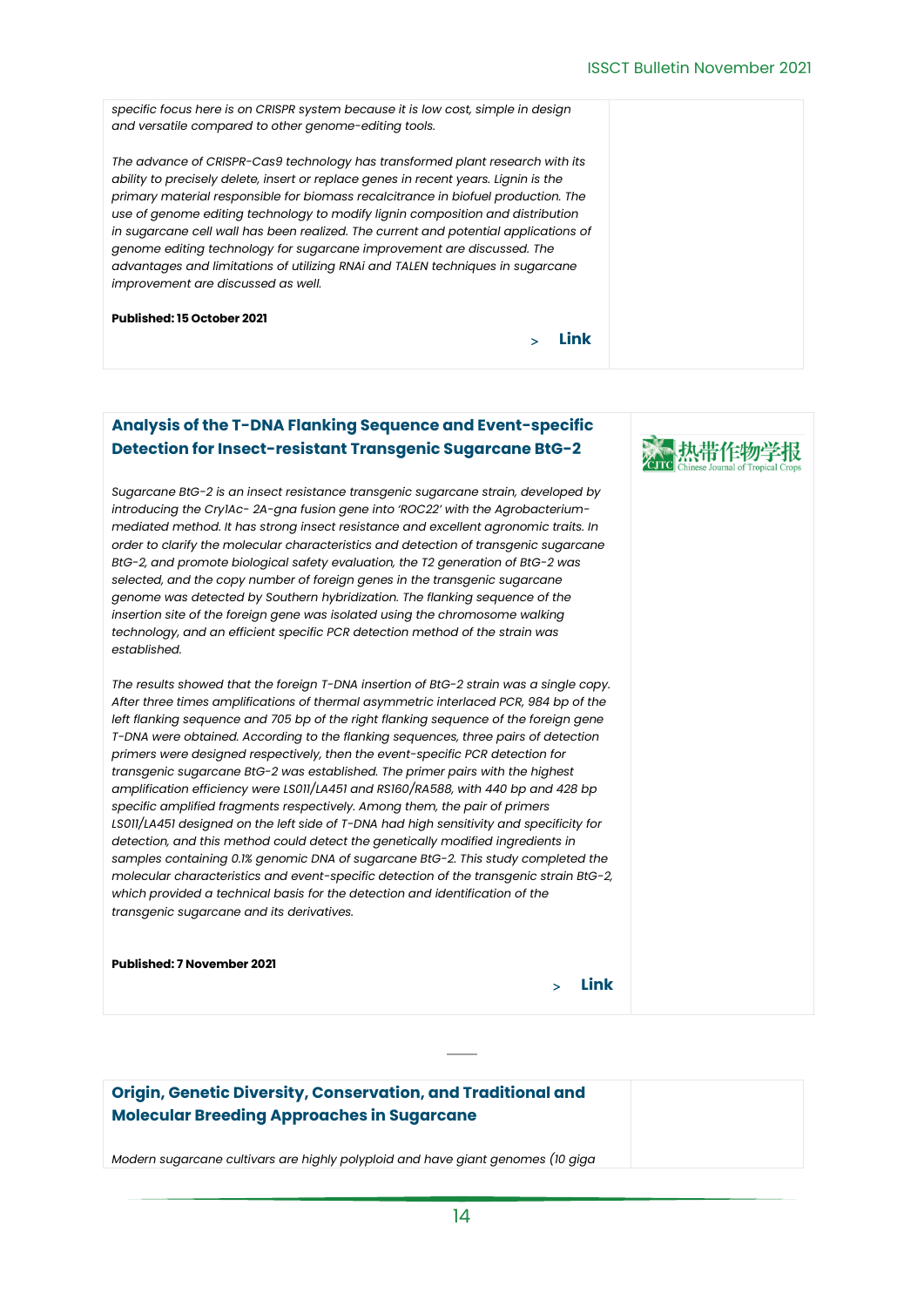#### ISSCT Bulletin November 2021

*bases (Gb)) derived from interspecific hybridization between the cultivated species S. officinarum L. and the wild species S. spontaneum L. Genetic resources could be useful for developing new varieties, and therefore, plant breeding programs are assembling a germplasm collection to increase the number of possible novel gene combinations. The use of wild relatives in sugarcane breeding started at the beginning of introgression during the nobilization process, and it is still used in breeding programs primarily to search for varieties that are more tolerant to biotic and abiotic stresses. The success of a traditional sugarcane-breeding program relies on several factors, among which the appropriate parental selection must be made to maximize the chance of genetic enhancement.*

*This choice will be determined by the short- and long-term goals, the availability of materials, flowering synchronism, breeding values, and the amount of data available from any parent or combination. In general, the process of developing a new cultivar is long and complex. Genetic resistance to diseases has been successfully achieved through traditional breeding, although this approach is challenging and takes a long time. Several studies have been conducted to unravel and understand the genetic basis of disease resistance and complex traits (e.g., sugar and fiber, among others) through QTL and association mapping. In recent decades, important advances have been made in understanding the sugarcane genome and the gene expression associated with agronomic traits. Furthermore, transgenic sugarcane has been produced in several countries, and there have been numerous initiatives to employ genome editing technology.* 

*New breeding technologies and strategies are required to boost genetic improvements significantly in future crop cultivars. Genomic selection has the potential to increase the rate of genetic gain significantly in sugarcane, primarily by (1) reducing the breeding cycle length, (2) increasing the prediction accuracy for clonal performance, and (3) increasing the accuracy of the breeding values for parent selection. This chapter describes the origin, genetic diversity, conservation, and traditional and molecular breeding approaches associated with sugarcane.*

**Published: 19 October 2021**

**[Link](https://link.springer.com/chapter/10.1007/978-3-030-74926-2_4)**

### <span id="page-14-0"></span>**Development of multiple inhibitor tolerant yeast via adaptive laboratory evolution for sustainable bioethanol production**

*The present research work aimed at developing robust yeast cell factory via adaptive laboratory evolution (ALE) for improved cellulosic bioethanol production. Kluyveromyces marxianus JKH5, a newly isolated thermotolerant ethanologenic yeast, was engineered by serial passaging for 60 generations in medium supplemented with gradually higher concentration of inhibitors (acetic acid, furfural, and vanillin) that are generated during dilute acid pretreatment. The improved strain K. marxianus JKH5 C60, showed 3.3-fold higher specific growth rate, 56% reduced lag phase and 80% enhanced fermentation efficiency at 42 °C in comparison to parent strain in inhibitor cocktail comprising medium. Bioethanol production by simultaneous saccharification and fermentation of sequential dilute acid-alkali pretreated sugarcane bagasse in presence of inhibitors, resulted in ethanol titre and yield, respectively, 54.8± 0.9 g/L and 0.40 g/g. The adapted yeast can be used to ferment unwashed pretreated biomass, thereby, reducing overall cost, time, and wastewater generation, hence making bioethanol production sustainable.*

#### **Published: 2 November 2021**



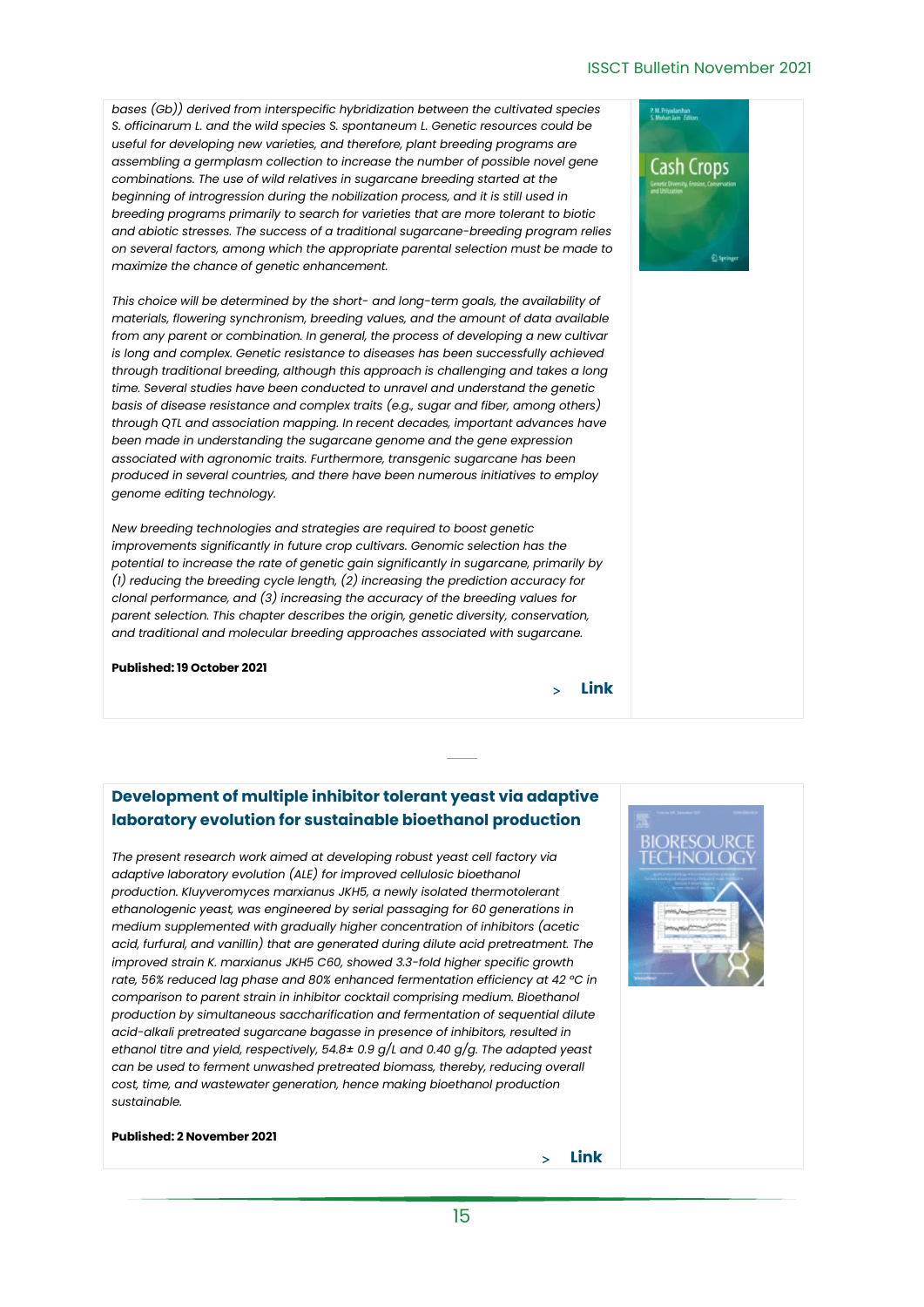**DENEWARI** 

#### <span id="page-15-0"></span>**Evaluation of the potential feedstock for biojet fuel production: Focus in the Brazilian context**

*The Brazilian aviation sector aiming to reduce its greenhouse emissions up to 37% by 2030 and up to 43% by 2050 (compared to 2005) using alternative fuels. For this reason, the evaluation of potential feedstock was made for the biojet fuel production focused in the Brazilian context. Four biomass types were proposed (Sugarcane, Jatropha, Soybeans and Eucalyptus), considering three factors: feedstock abundance (without negative impact in population foods), advances in conversion technology, and blend limit already approved by the ASTM International for the use of biojet fuels into fossil jet fuel. Based on this study, it is concluded that Brazil has a great number of available lands for the culture of feedstock from which aviation alternative fuel can be produced, with possible substitution of up to 10% vol. Of fossil jet fuel consumed in the country. However, conversion technologies are still a challenge. Only, Synthetic Paraffinic Kerosene (SPK) obtained by both Fischer Tropsch (FT) process and Alcohol to Jet (ATJ) process offer competitive prices compared to petroleum-based jet fuel. Considering sugarcane as the main feedstock, a self-sustained integrated process was evaluated aiming to increase the production performance of biojet fuel. Four biojet fuels were obtained by this process (ATJ – SPK, [FT](https://www.sciencedirect.com/topics/engineering/fischer-tropsch) – SPK, Farnesane and Hexanol), allowing the reduction of up to 19.16% in the number of cultivated lands for sugarcane and up to 56.12% for its [forest residues.](https://www.sciencedirect.com/topics/engineering/forest-residue) Finally, the payload versus range ratio was described using the Breguet range equation applied to a possible commercial flight, taking into account all biojet fuels produced from the proposed feedstock including their blends.*

**Published: 13 October 2021**

<span id="page-15-1"></span>**Pyrolytic coproduction of bio-char and upgraded bio-oils** 

#### **from abundant agro-industrial wastes**

*The co-production of bio-char and upgraded bio-oil by fast pyrolysis of raw and sulfuric-acid pretreated agro-industrial wastes (corn cob, sugarcane bagasse and sunflower seed hull) was investigated to valorize wastes as sources of value-added products (VAPs) following the circular bio-economy system.* 

*To this end, proximate and elemental analyses were performed, and adsorption properties were determined in pyrolysis products. Bio-char and bio-oil yields from raw wastes ranged 28–33% and 30–35%, respectively. For all wastes, acid pretreatment increased the solid fraction and caused a reduction of the liquid one, compared to untreated wastes. Pyrolysis of raw wastes led to the co-production of bio-chars and bio-oils with different applications.* 

*Bio-chars could be put in for soil amendment, primarily due to high ashes concentration, mesoporosity, and elevated cation exchange capacity; whereas, biooils could be upgraded by water addition, leading to a source for carrying out reforming reactions in the context of hydrogen production. Properties of bio-chars from acid washed biomasses enabled them for pollutant remediation, due to their high specific surface and microporosity features. The corresponding bio-liquid was a stable-to-storage material, being a practical source of furfural. These findings emphasize that lignocellulosic wastes can be envisaged as starting materials for producing VAPs via pyrolysis.*

**Published: September 30, 2021**



**[Link](https://www.sciencedirect.com/science/article/pii/S1364032121009904)**

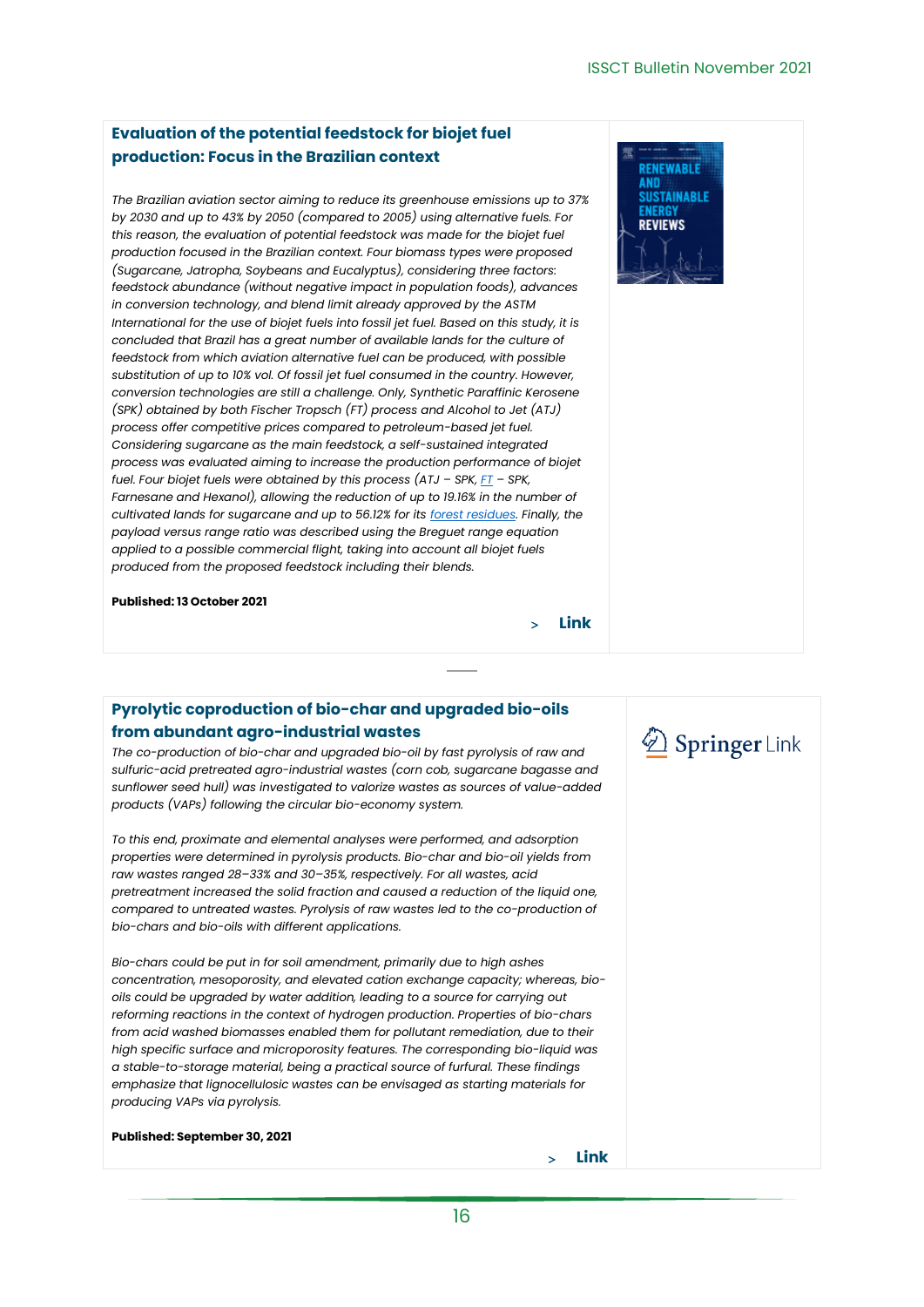Springer Link

### <span id="page-16-0"></span>**Evaluating the Potential of Culms from Sugarcane and Energy Cane Varieties Grown in Argentina for Second-Generation Ethanol Production**

*The efficient transformation of lignocellulosic biomass into fermentable sugars is essential for building bioeconomies. Sugarcane is an important agricultural crop in a number of Latin American countries, including Brazil and Argentina. Herein culms from two different sugarcane (SC384 and SC724) and two energy cane varieties (EC3116 and EC3118) bred in Argentina were evaluated for sustainable production of second-generation biofuels and green chemicals.* 

*Changes in the biomass crystallinity, structure, and morphology introduced by pretreatments were investigated using X-ray diffraction (DRX), confocal laser scanning microscopy (CLSM), and scanning electron microscopy (SEM) techniques. Enzymatic hydrolysis yields of untreated and pretreated sugarcane and energy cane culms were determined and correlated with physical analyses and chemical composition characterizations.* 

*Overall, after combined acid and alkali pretreatment, enzymatic convertibility was highly efficient for all studied sugarcane and energy cane varieties, reaching over 97% of theoretical conversion yields. High crystallinity indices and crystallite sizes of pretreated culms and SEM results and CLSM were consistent with the removal of lignin, solubilization of hemicellulose, and amorphous parts of lignocellulose imprinted by the pretreatments. High potential of culms from sugarcane and energy cane varieties cultivated in Argentina for sustainable production of renewable lignocellulosic sugars and their transformation into green chemicals and fuels was demonstrated.*

```
Published: 26 July 2021
```
**[Link](https://link.springer.com/article/10.1007/s12649-021-01528-5)**

17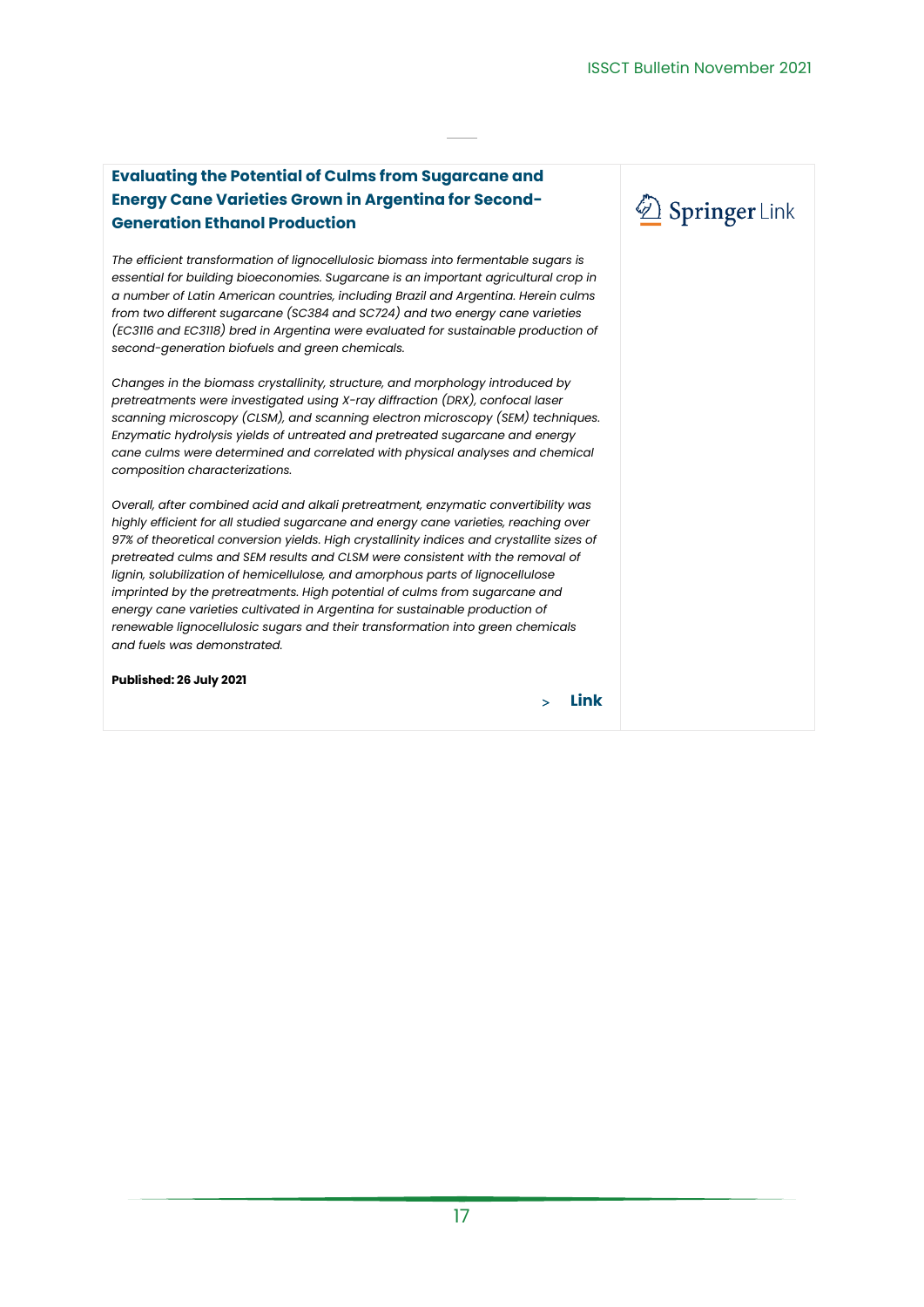## <span id="page-17-0"></span>**Events**

<span id="page-17-7"></span><span id="page-17-6"></span><span id="page-17-5"></span><span id="page-17-4"></span><span id="page-17-3"></span><span id="page-17-2"></span><span id="page-17-1"></span>

|                                                                                               | <b>30th ISO International Seminar</b><br><b>International Sugar Organization</b><br>23-24 November 2021<br>East Wintergarden, Canary Wharf, London                                                                                |   | > Link      |
|-----------------------------------------------------------------------------------------------|-----------------------------------------------------------------------------------------------------------------------------------------------------------------------------------------------------------------------------------|---|-------------|
| <b>Africa</b><br><b>Sugar</b>                                                                 | <b>11th Annual Africa Sugar Conference</b><br><b>Informa Connect</b><br>7-9 December 2021<br>Online                                                                                                                               |   | Link        |
| UGARCON-2022<br>6-19 February, 2022<br>.ucknow - India<br>mational<br><b>Jugar Conference</b> | 7th IAPSIT International Sugar Conference & Sugarcon-<br>2022<br>"Sustainability of the Sugar and Integrated Industries: Issues & Initiatives"<br>Indian Institute of Sugarcane Research<br>16-19 February 2022<br>Lucknow, India | ⋗ | Link        |
|                                                                                               | 2022 S.I.T. Orlando Conference<br><b>Sugar Industry Technologists</b><br>17-19 April 2022<br>Orlando, Florida, USA                                                                                                                | ↘ | <b>Link</b> |
|                                                                                               | 2022 Australian Society of Sugar Cane Technologists<br><b>Conference</b><br><b>Australian Society of Sugar Cane Technologists</b><br>19-19 April 2022<br>Mackay MECC, Queensland, Australia                                       |   | <b>Link</b> |
|                                                                                               | <b>ASSCT Annual Florida &amp; Louisiana Joint meeting</b><br><b>American Society of Sugar Cane Technologists</b><br>14-16 June 2022<br>Hyatt Regency Coconut Point Bonita Springs FL USA                                          |   | <b>Link</b> |
|                                                                                               | American Sugar Alliance Symposium, Seattle, WA<br><b>American Sugar Alliance</b><br>29 July - 3 August 2022<br>Seattle, WA, USA                                                                                                   |   | <b>Link</b> |